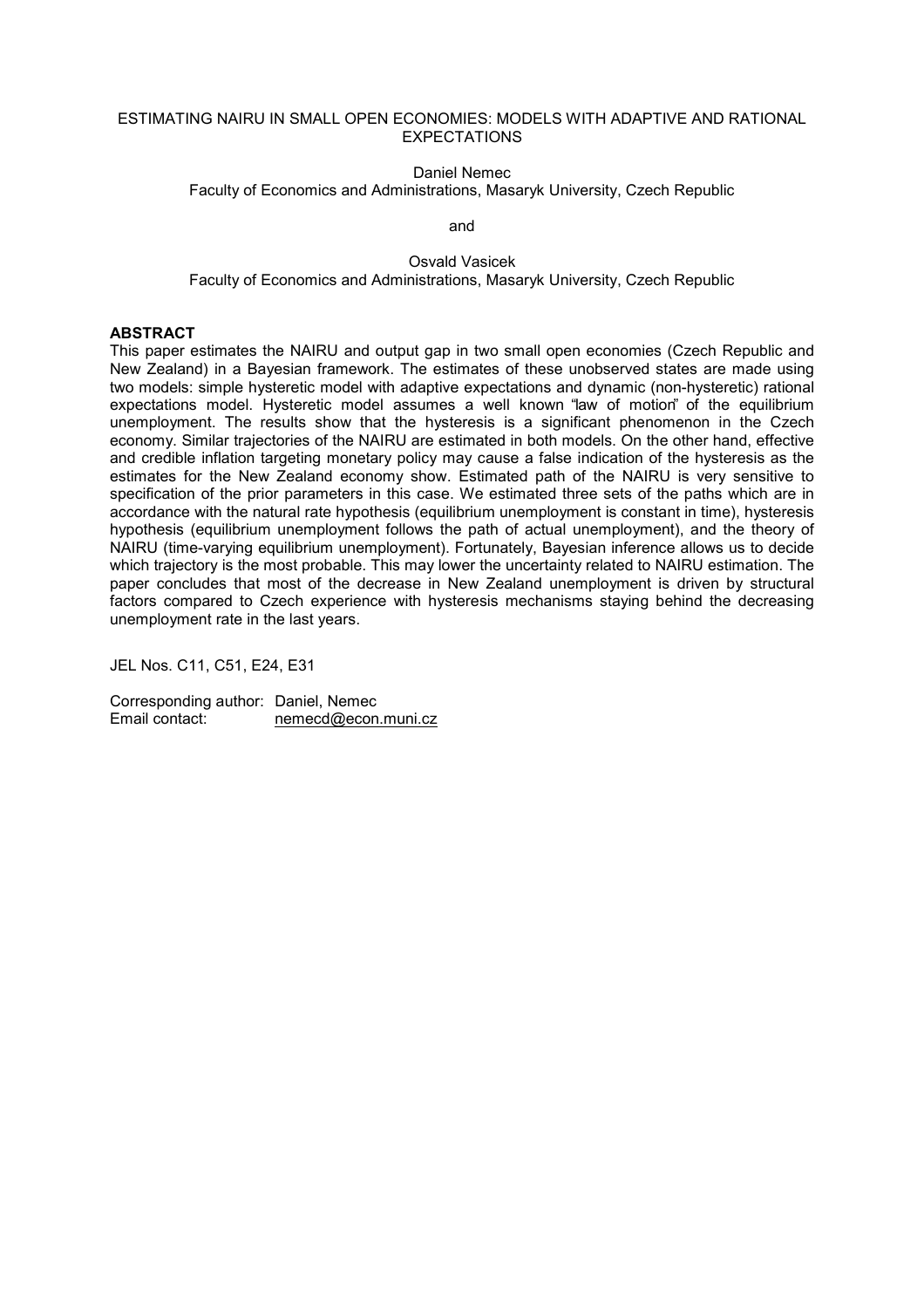## **1 Introduction**

There are two important indicators of monetary stability and potential economic growth: the unemployment gap and the output gap. Both indicators are based on the differences between observable macroeconomic variables (unemployment rate and aggregate product) and their equilibrium unobservable counterparts (equilibrium unemployment rate, potential output). The equilibrium unemployment rate is usually connected to the nonaccelerating inflation rate of unemployment (NAIRU) because the issue of monetary stability is incorporated in this theoretical concept.

Recent studies have attempted to estimate the NAIRU or output gap using various models and techniques. A nice review of possible methods to estimate output gap are presented in Bjoernland et al. [4]. These methods may be applied to estimate equilibrium unemployment as well.

One of the first estimates of time-varying NAIRU was made by Gordon [10]. Berger and Evereart [3] estimate the NAIRU as an unobserved non-stationary process within the framework of a simple structural model including Phillips curve, Okun's law and a demand equation. Their model is estimated in a Bayesian framework (importance sampling). Similarly, Logeay and Tober [15] model the NAIRU as non-stationary trend and estimate it simultaneously with a Phillips curve using the Kalman-filter technique. They combine the hysteresis approach with a time-varying NAIRU. Apel and Jansson [1] estimate the NAIRU jointly with output gap in a system of structural equations (including Phillips curve and Okun relation) using an unobservable components approach. Hjelm [11] goes a step further and uses a structural VAR approach. Stephanides [21] uses univariate approach employing a common version of the Phillips curve.

It is evident that there are many models and estimation techniques implying different estimates of unobserved variables. The uncertainty arising from NAIRU and potential output estimates is closely connected with the uncertainty of model parameters, stochastic nature of the unobserved variables, and with various model specifications.

As Szeto and Guy [22] pointed out, most models require an estimate of inflationary expectations. Our approaches assume adaptive and rational expectations. Rational expectations are solved within the model identification in our approach.

Two alternative estimates of the NAIRU for small open economies (Czech Republic and New Zealand) are presented and analyzed in our paper. Estimates are made within the framework of the hysteretic model with adaptive expectations and also dynamic rational expectations model. A key part of both approaches is Phillips curve which is an important theoretical link between unemployment and inflation. The resulting trade-off played a fundamental role in practical monetary policy.

As a first model, we use the hysteresis model that is based on simple Phillips curve with adaptive expectations (see Gordon [9]). Hysteresis hypothesis posits a NAIRU that automatically follows the path of actual unemployment rate. Consequently, law of motion of equilibrium unemployment is known. That is very useful in estimating of the NAIRU which is generally treated as an unobserved variable. Beyond this, hysteresis phenomenon in the economy has major implications for the relationship between equilibrium unemployment and price stability. Any rate of unemployment is consistent with stable inflation. Equilibrium rate of unemployment can thus be reduced if actual unemployment declines as the result, for example, of expansionary demand policy.

Rational expectations are implemented into the framework of multi-equation dynamic macroeconomic (monetary) model which includes basic equations determining economic development. Equilibrium unemployment (NAIRU) follows a random walk in this case. Phillips curve equation is enriched by expected inflation and the model is solved as a model with rational expectations. This model is based on practical monetary model discussed in Laxton and Scott [14].

The aim of our research is to estimate and analyze the trajectory of unobservable level of equilibrium unemployment in two small open economies. The Czech Republic as a transitive economy was characterized by low unemployment at the beginning of the transformation process. During the late 1990s, a significant increase of unemployment rate occurred. This could be result of monetary policy shock in 1997 which led, in accordance with hysteresis hypothesis, to permanent shift in unemployment rate. Current successive decrease of unemployment may also be explained by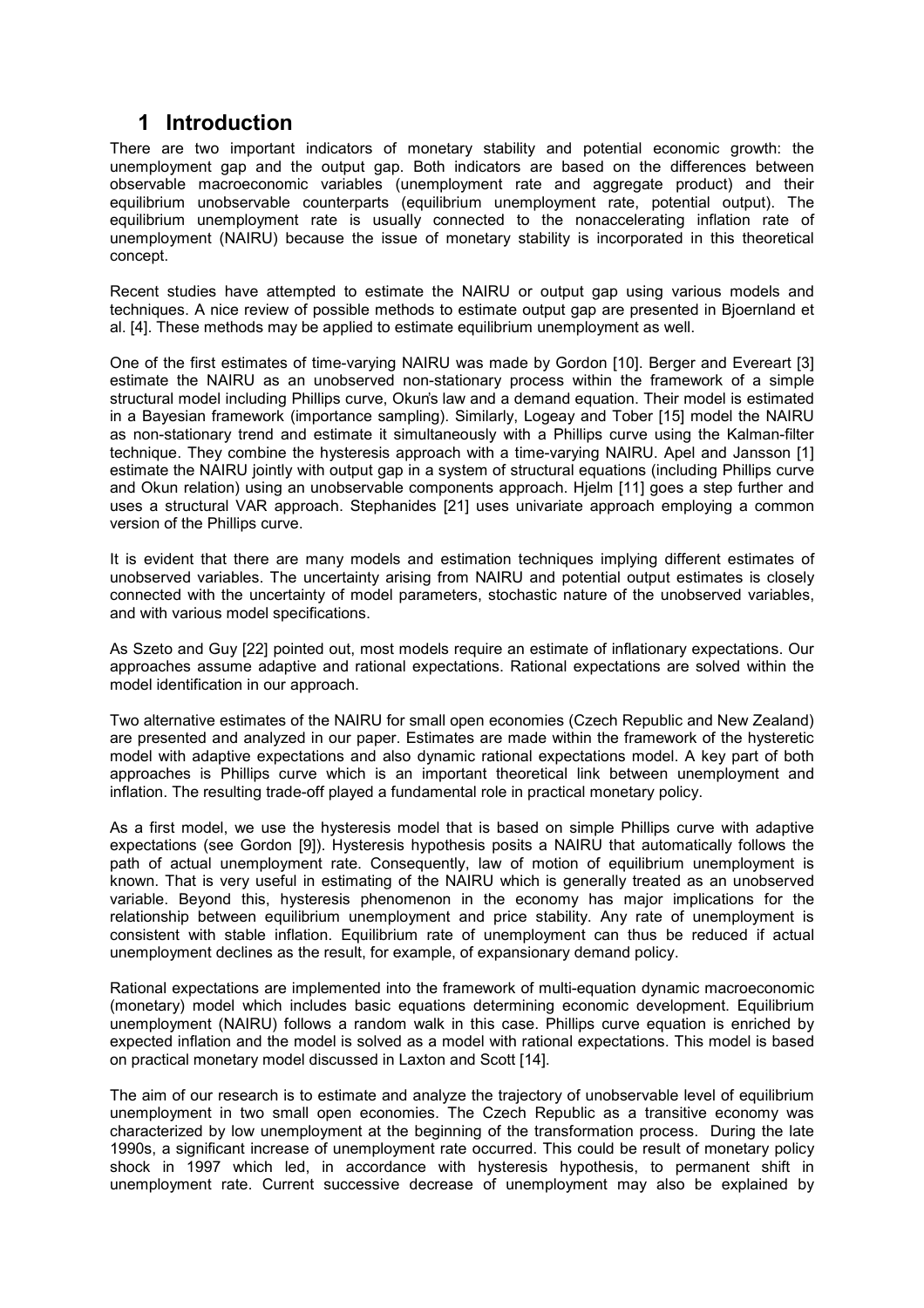hysteresis mechanism as a result of demand oriented monetary and fiscal policy. We verify the presence of the hysteresis in unemployment by estimating of the possible paths of the equilibrium unemployment within the framework of the hysteretic and non-hysteretic model.

The economy of New Zealand was influenced by number of shocks in the late 1980s which dramatically raised the unemployment rate. The question is if there may be similar hysteretic mechanisms as in the Czech economy. Our paper also compares both economies and evaluates the relevance of the hysteresis hypothesis (with all implications of this approach) in standard market economy of New Zealand as well. Especially, we answer the question whether the hysteresis in economy is permanent or temporal phenomenon.

We use techniques of Bayesian analysis (Gibbs sampler and Metropolis-Hastings algorithm) to identify the models. Unobserved states are estimated using the Kalman filter. Model is solved as Dynamic Stochastic General Equilibrium (DSGE) model with rational expectations using the Dynare toolbox.<sup>1</sup> The Bayesian approach has many advantages. First, we are able to incorporate our prior information about model properties (model parameter) in a simple and straightforward way. Second, we can also compare the competing models.

We present alternative estimates of trajectories of unobserved variables (NAIRU and potential output) and we identify dynamic properties of the economies in our paper. We derive probabilities of validity of the natural rate hypothesis, theory of NAIRU and the full hysteresis (based on Bayesian estimates of the hysteretic Phillips curve) by carrying out the Bayesian inference. This inference leads to conclusion about the efficiency of economic policy. We are also able to comment possibilities of sustainable growth in both economies (from the point of view of the monetary stability). Our comments are based on actual states of economies implied by unemployment gap and output gap.

A part of our paper deals with theoretical issues concerning relationship among the natural rate hypothesis, theory of NAIRU and hysteresis hypothesis. These issues are discussed within the framework of Phillips curve theory and corresponding implications for economic policy. Our conclusions involve evaluation of the effects of inflation targeting because both analyzed economies practice this kind of monetary policy.

The structure of our paper is as follows. The second section presents a short history and practical implications of the theory of NAIRU, natural rate hypothesis and hysteresis hypothesis. In the next two sections (section 3 and 4), two models and their estimates are presented. The last section discusses the estimates of unobserved variables (NAIRU and potential output), summarizes our main points concerning the state of the economy and draws some final conclusions about the implications for economic growth and the role of monetary policy.

# **2 Theory of the NAIRU and hysteresis hypothesis**

The key questions for the economists since World War II have been concerned with the causes of changes in the rates of inflation and unemployment and with the relation between the price level and the level of unemployment and its determinants.

Theoretical concept of "Phillips curve" played very important role in post-war Keynesianism. Phillips [18] attempted to identify the relation between unemployment and the rate of change of money wage rates during business cycles. So-called "traditional Phillips curve" reflects this relation in terms of economic theory. The main idea was simple: *"In a year of rising business activity, with the demand for labour increasing and the percentage unemployment decreasing, employers will be bidding more vigorously for the services of labour than they would be in a year during which the average unemployment was the same but the demand for labour was not increasing. Conversely in a year of falling business activity employers will be less inclined to grant wage increase, and workers will be in a weaker position to press for them.*" (Phillips [18], p. 283) Hence, changes in money wage rates can be explained by level of unemployment and its variations (except exogenous shocks in import prices).

Substitution of inflation for the wage changes was the next modification of Phillips curve. Keynesian economics had been able to take into account the level of unemployment and the level of inflation.

 $\overline{a}$ <sup>1</sup> Software available on www.cepremap.cnrs.fr/dynare/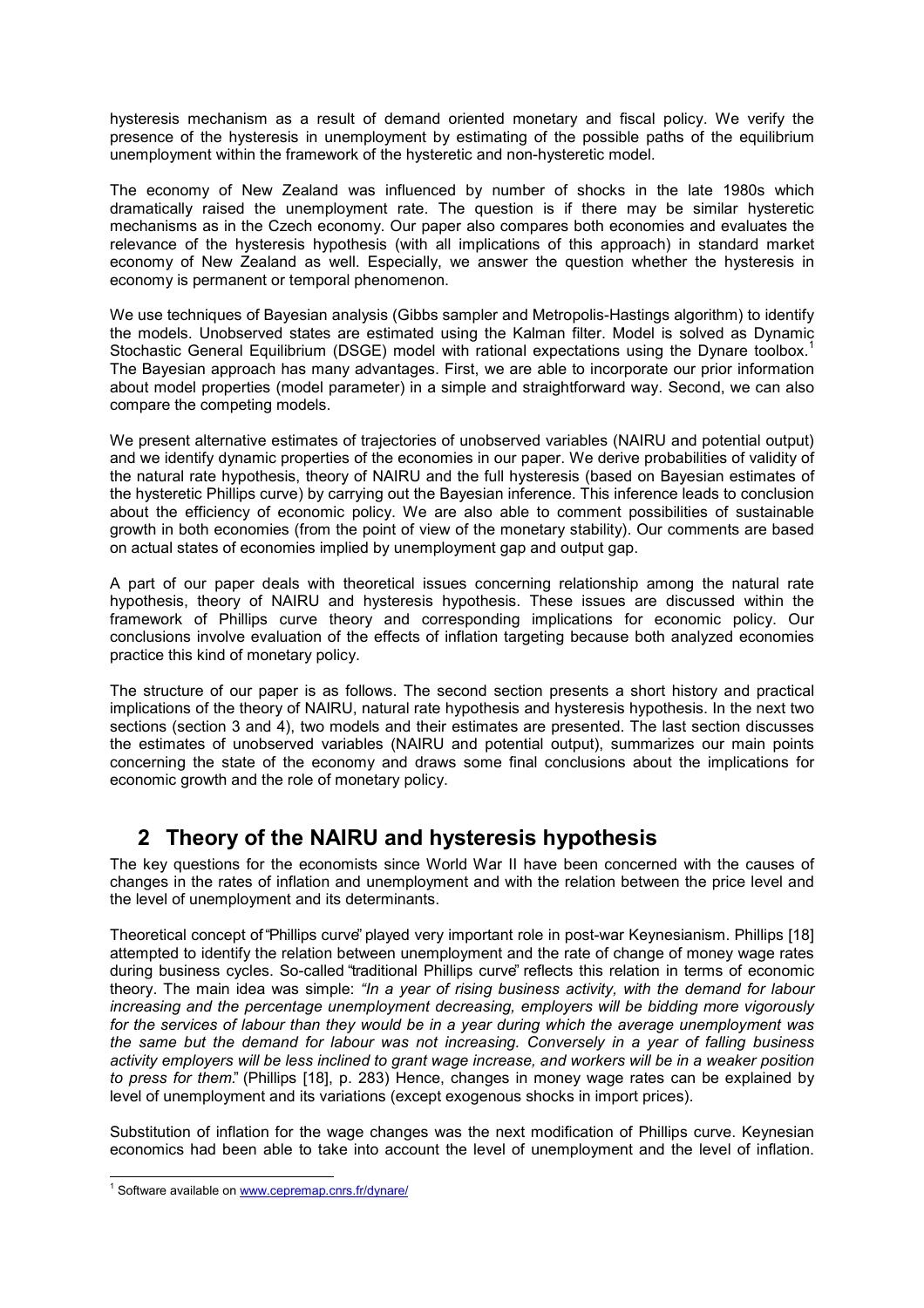Based on this theoretical framework (empirically justified in the economy of United States by Samuelson and Solow [19]), policymakers have the opportunity to choose from two evils: inflation or unemployment. Such policies, especially expansionary demand policies, were applied in the post-war period. These policies underestimate money inflation and expectations of the economic agents.

The collapse of the Phillips curve occurred in the 1970s because it was unable to cope with energy shocks that dominated in period 1972 to 1981. Keynesian theory was not able to explain concurrent rise in inflation and unemployment by its own (theoretical) tools. Better said, it was not able to explain these events quickly enough (see Blinder [5]). However, events in the 1970s and early 1980s were consistent with Milton Friedman's Natural Rate Hypothesis (NRH) and that gave rise to domination of new economic paradigms, namely monetarism and later new classical economics. Natural rate of unemployment is defined by Friedman [8] as *"The "natural rate of unemployment" is the level that would be ground out by the Walrasian system of general equilibrium equations, provided there is imbedded in them the actual structural characteristics of the labour and commodity markets, including market imperfections, stochastic variability in demand and supplies, the cost of gathering information about job vacancies and labour availabilities, the cost of mobility, and so on.*" This level of unemployment is natural outlet of economic equilibrium.

There is temporary trade-off between inflation and unemployment due to an existence of "adaptive expectations". However, this trade-off does not work in the long run. Expansionary demand policies lowering unemployment below its natural rate are therefore accompanied by accelerating inflation.

Blinder [5] claims that the natural rate hypothesis played essentially no role in the intellectual combat of the period 1972-1985. He argues that Phillips curve that is vertical in the long run has been an integral part of Keynesian theory since about 1972. In the late 1970s, Keynesians added supply-side variables to empirical Phillips curves as well<sup>2</sup>.

Changes in the main economics paradigm influenced economic policy. The first half of the 1980s was characterised by the disinflationary monetary policies. Blinder [5] called them "Reagan-Volcker fiscal and monetary policy shocks". In accordance with Friedman's natural rate hypothesis, these policies caused increase in the level of unemployment. Nevertheless, this hypothesis argues that Europe was operating closely to its natural rate of unemployment that is often called the "nonaccelerating inflation rate of unemployment" (NAIRU) because inflation in Europe has been stabilized and was no longer decelerating.

In reality, high and persistent unemployment prevailed in Europe during the late 1980s, 1990s and it is not even changing too much today. Two main interpretations of the rising European NAIRU have been proposed by Gordon [9]:

- The "structuralist view" advances specific supply-side impediments (including high real wages and government regulations) as the cause of the rising NAIRU. This view implies that the NAIRU cannot decline until these impediments are removed. The absence of convincing quantitative evidence that would explain why the European NAIRU has increased from 2 percent in the 1960s to 10 percent today is weakness of this interpretation. This approach implicitly claims that, for example, government regulations in the 1980s were higher than in the 1960s. That is not the most credible conclusion.
- The "hysteresis approach" posits NAIRU that automatically follows trend of the actual unemployment rate. The European NAIRU is high because actual unemployment is high. The NAIRU can be reduced if actual unemployment declines as the result of expansionary demand policies. The empirical counterpart of the hysteresis framework is a relation where inflation depends on the change in unemployment and not on the level of unemployment as in the NRH.

Existence of hysteresis in the unemployment has two important implications:

- 1. Any rate of unemployment is consistent with steady inflation at a rate that depends on the history of both inflation and unemployment.
- 2. Expansionary demand policies can be efficient in the battle against unemployment whereby economic policy in a Keynesian direction revives.

These implications reject Milton Friedman's NRH. Hysteresis hypothesis is thus one of the new theoretical foundations for Keynesian economics.

 2 Nevertheless it was too late. That is very interesting because Phillips [18] points out that the exogenous shocks in import prices are not included in his relations between wages and unemployment.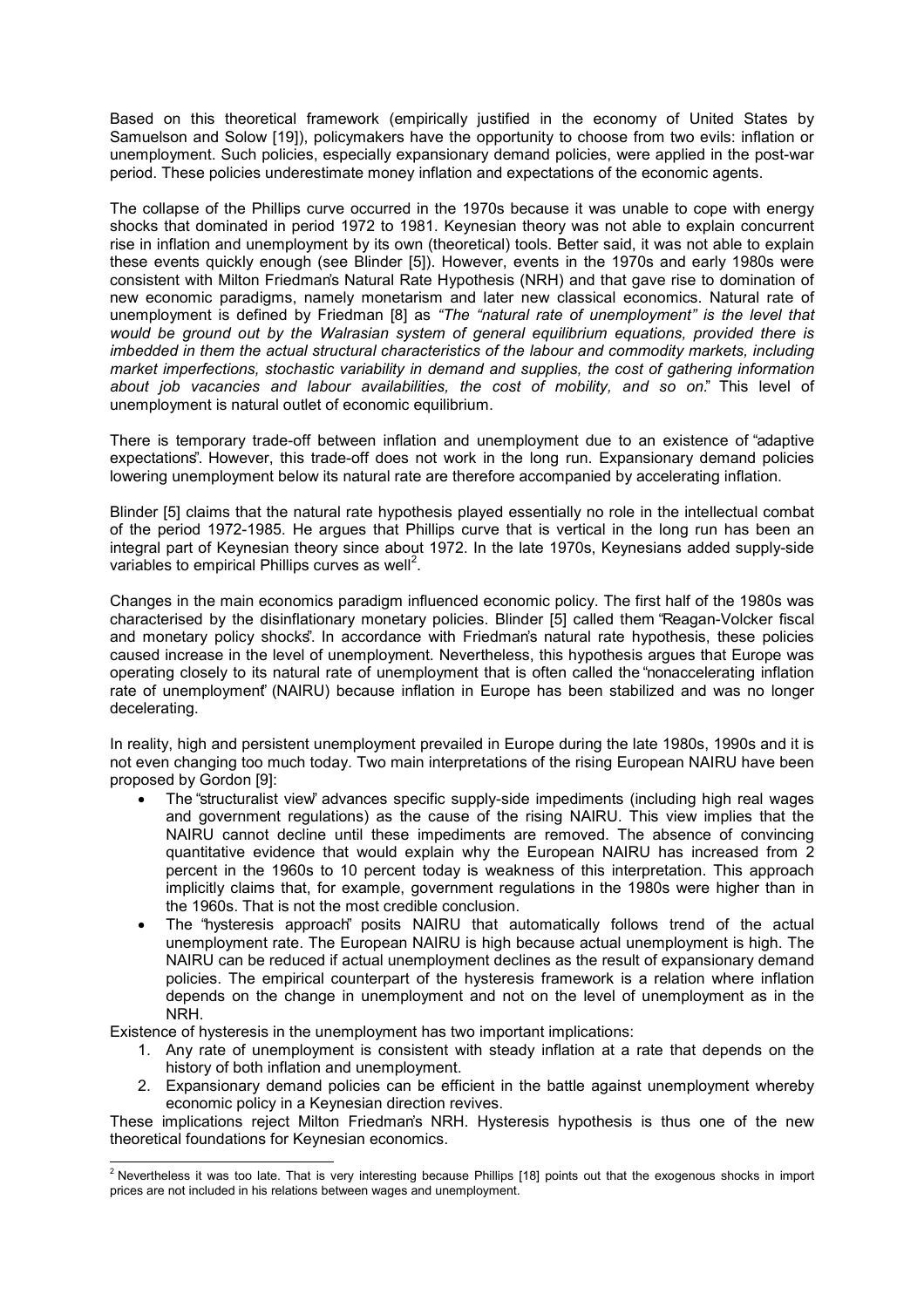Let us return to the definition of the natural rate of unemployment and its relation to the NAIRU. There may be a question concerning their differences, in particular in the framework of hysteresis in unemployment. Natural rate of unemployment was defined above. It is an equilibrium level of unemployment determined by structural patterns of labour market. NAIRU is rather an empirical value. The theory of NAIRU is a response to monetarist critique regarding Philips curve and its implication for efficiency of economic (monetary) policy. This concept is based on reinterpretation of Phillips curve in a way that brings closer Keynesian and monetarist views of the unemployment-inflation relation but preserve effects of activist demand policy. NAIRU can be interpreted as a rate below which the actual unemployment causes inflation to accelerate. Mechanism behind this is an extension of traditional Phillips curve mechanism: low unemployment creates pressures on wages which leads to their increase. This increase raises costs of the firms and implicitly also consumer prices. When the unemployment is high the mechanism works in opposite directions. So, there is a rate of unemployment that does not change the level of inflation.

Theory of the NAIRU implies that low unemployment may cause accelerating inflation regardless of sources of this low unemployment. That is not general conclusion of the natural rate hypothesis. From Keynesian point of view, theory of the NAIRU successfully reformulates the natural rate hypothesis. The level of NAIRU may be a guide to monetary or fiscal policy: unemployment below NAIRU enables expansionary demand incentives of economic policy and actual unemployment above NAIRU requests restrictive policy interventions. NAIRU may be viewed as a practical guide for economic policy.

From the monetarist perspective, the NAIRU is a synonym for the natural rate. The NAIRU theory is misunderstanding of the ineffectiveness of government demand oriented policy. Espinoza-Vega and Russel [7] and Chang [6] discuss these issues in more detail.

On other hand, hysteresis hypothesis posits NAIRU that automatically follows the path of the actual unemployment. NAIRU and natural rate of unemployment are the same equilibrium values. Any rate of unemployment may be consistent with the stable inflation.

## **3 Hysteretic Phillips curve**

The model of the Phillips curve, presented in this section, allows us to prove particular probabilities of the natural rate hypothesis, hysteresis hypothesis and the NAIRU theory. The specificity of hysteretic Phillips curve enables us to estimate the trajectory of the NAIRU (or equilibrium unemployment) based on macroeconomic data of the Czech Republic and of the New Zealand. Hysteretic Phillips curve offers macroeconomic view on hysteresis in unemployment. There are many hysteresis mechanisms in the background which serve as microfoundations of this theory. Moreover, hysteretic concept of unemployment may be set into the framework of growth theory (model with multiple equilibriums), which enhances theoretical and practical attractiveness of this hypothesis. Nemec and Moravansky [16] present a short review of hysteresis mechanism and their verification in the Czech economy. Calibrated growth model with hysteresis effects (calibrated on Czech data) is described in Nemec and Moravansky [17].

## **3.1 Basic Model**

Hysteretic Phillips curve is similar to that one presented in Gordon [9]. It is the simplest version of the symmetric natural rate hypothesis relating unemployment and inflation:

**(G1)** - $= \alpha \pi_{t-1} + \beta (U_t - U_t^*)$ Inflation rate (year-on-year) is denoted as  $\pi_t$ , unemployment rate is  $U_t$  and  $U_t^*$  represents equilibrium rate of unemployment or NAIRU. Parameter  $\alpha$  indicates the power of adaptive inflation expectations. Hysteresis hypothesis posits a NAIRU that automatically follows the path of actual unemployment rate. Consequently, law of motion of equilibrium unemployment is known. Hysteresis arises when equilibrium unemployment does not depend only on its microeconomic determinants represented by  $Z_t$  but also on the lagged unemployment rate  $U_{t-1}$ . These microeconomic determinants correspond to actual structural characteristics of the labour and commodity markets expressed by Friedman. Assuming that hysteresis exists, we obtain

$$
\textbf{(G2)}\qquad U_t^*=\eta U_{t-1}+Z_t
$$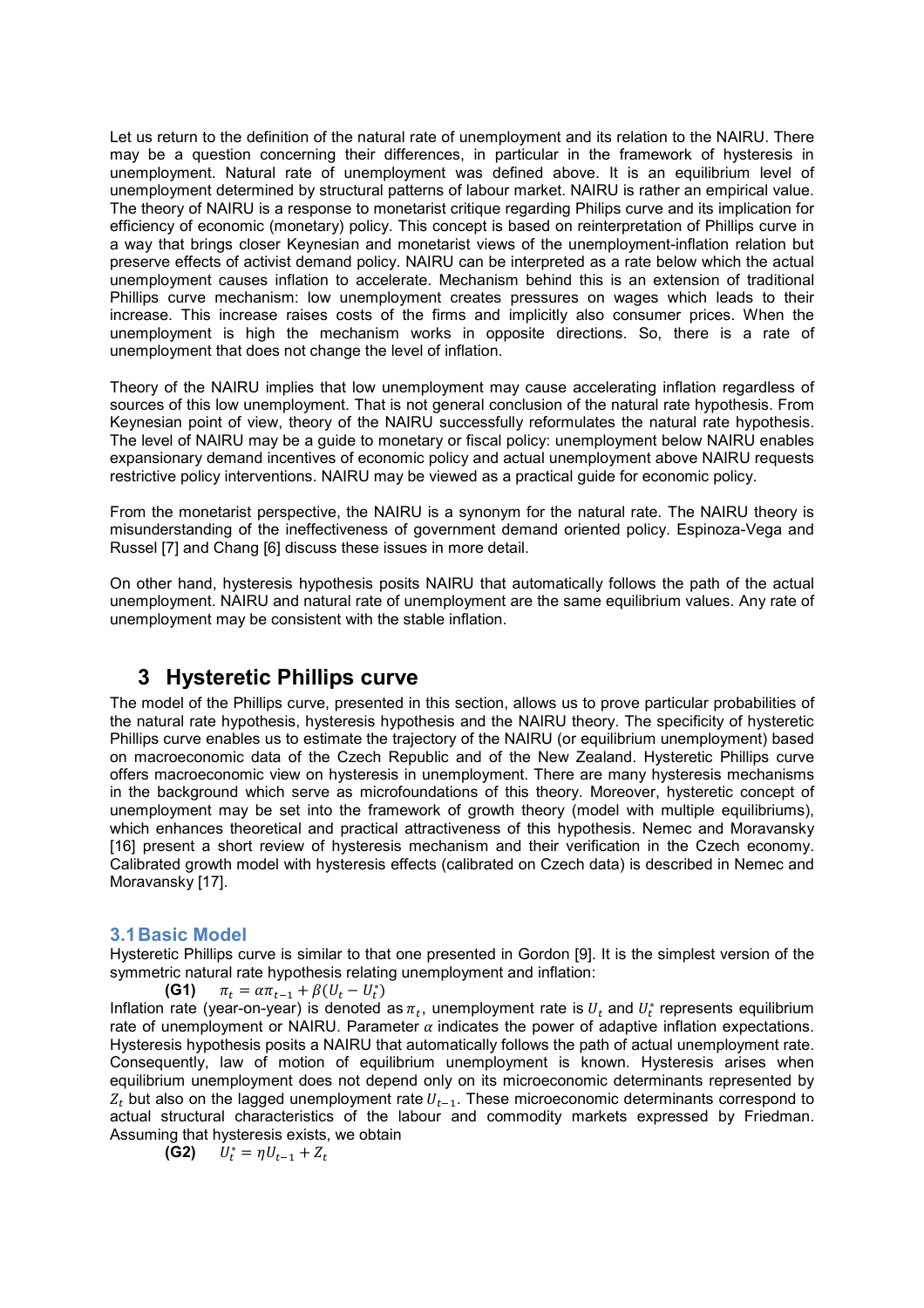Full hysteresis occurs when  $\eta = 1$ , which means that there is not unique  $U_t^*$ .<sup>3</sup> Substituting (G2) into (G1) results in

**(G3)** - $= \alpha \pi_{t-1} + \beta (U_t - \eta U_{t-1} - Z_t)$ 

 By transforming (G3), we can see that full hysteresis implies a relation between inflation and the change of unemployment, not the level of unemployment. That is why hysteresis implies that any rate of unemployment may be consistent with steady inflation.

**(G4)** -=  $\alpha \pi_{t-1} + \beta (1 - \eta) U_t + \beta \eta (U_t - U_{t-1}) - \beta Z_t$ 

We consider  $Z$  being time invariant parameter. Estimated model is a normal linear regression model. **(G5)**  $\pi_t = \lambda_1 + \lambda_2 \pi_{t-1} + \lambda_3 U_t + \lambda_4 (U_t - U_{t-1}) + \epsilon_t$ 

Error term  $\epsilon_t$  has common statistical properties.

## **3.2 Estimation techniques**

We estimate the parameters of the normal linear regression model with independent normal-gamma prior using Gibbs sampler. The Gibbs sampler is a powerful tool for Bayesian posterior simulation.

#### **The likelihood function**

We assume  $\epsilon_t{\sim}N(0,h^{-1}).$  The likelihood function may be written as:

$$
p(y|\lambda, h) = \frac{h^{\frac{N}{2}}}{(2\pi)^{\frac{N}{2}}} \Biggl\{ \exp \Biggl[ -\frac{h}{2} (y - X\lambda)'(y - X\lambda) \Biggr] \Biggr\}
$$

#### **The prior**

We assume  $p(\lambda, h) = p(\lambda)p(\beta)$  with  $p(\lambda)$  being Normal and  $p(h)$  being Gamma:

$$
\lambda \sim N(\underline{\lambda}, \underline{V})
$$

$$
h \sim G(\underline{v}, \underline{s}^{-2})
$$

The prior density may be enhanced by the information that  $n \in (0, 1)$ . We use indicator function  $1(\lambda \in A)$  and 0 otherwise.

$$
p(\lambda) = \frac{1}{(2\pi)^{\frac{k}{2}}} |\underline{V}|^{-\frac{1}{2}} \exp\left[-\frac{1}{2}(\lambda - \underline{\lambda})' \underline{V}^{-1}(\lambda - \underline{\lambda})\right] \cdot 1(\lambda \in A)
$$

$$
p(h) = c_0^{-1} h^{\frac{\nu - 2}{2}} \exp\left(-\frac{h\underline{V}}{2\underline{S}^{-2}}\right)
$$

Where  $c_c$  is the integrating constant for the Gamma p.d.f. We use following notation:  $\lambda = E(\lambda|y)$  is the prior mean of  $\lambda$  and the prior mean and degrees of freedom of  $h$  are  $\underline{s}^{-2}$  and  $\underline{v}$  respectively.  $\underline{V}$  is simply the prior covariance matrix of  $\lambda$ . X is the matrix of explanatory variables.

#### **The posterior**

The posterior is proportional to the prior times the likelihood:

$$
p(\lambda, h|y) \propto \left\{ \exp\left[ -\frac{1}{2} \left\{ h(y - X\lambda)'(y - X\lambda) + \left(\lambda - \underline{\lambda}\right)' \underline{V}^{-1}(\lambda - \underline{\lambda}) \right\} \right] \right\} \cdot 1(\lambda \in A) \times h^{\frac{N + \underline{\nu} - 2}{2}} \exp\left[ -\frac{h\underline{v}}{2\underline{s}^{-2}} \right]
$$

This joint posterior density does not take the form of any known density. But, we are able to derive full conditional densities to carry out posterior inference (using Gibbs sampler). For further details see Koop [13] and note that our indicator function must be implemented in the appropriate equations. Bayesian approach allows us to derive Bayes factor comparing probabilities of particular model. We estimate model probabilities (Table 4) using Savage-Dickey density ratios. This method is a way of writing the Bayes factor for comparing nested models.

### **3.3 Estimation results**

We use quarterly seasonally adjusted macroeconomic data of the Czech Republic (from the first quarter 1996 to the third quarter 2007) and of the New Zealand (from the last quarter 1990 to the third quarter 2007). In particular, year-to-year inflation is measured in the case of the Czech Republic as net inflation (reflecting transitory character of the economy, i.e. without regulated prices inflation) and for the New Zealand consumer prices inflation is used.

<sup>-</sup><sup>3</sup> The unique equilibrium unemployment U<sup>\*</sup> exists if  $\eta = 0$  (hysteresis is not present at labor market). In this case the NAIRU depends only on the structural determinants ( $Z_t$ ). These determinants may be time-variant, but we expect they are constant in the short run.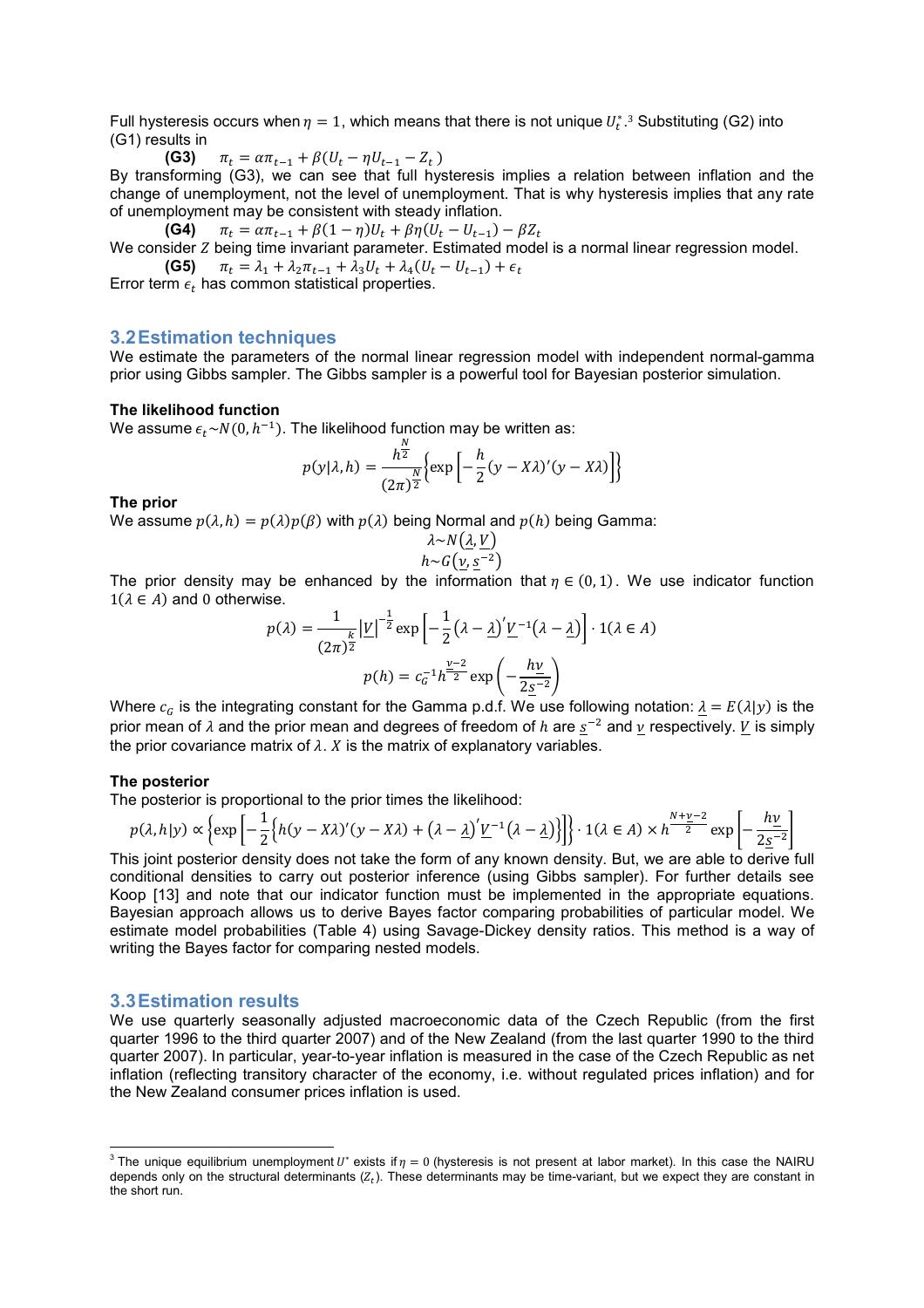All variables (inflation and unemployment) are seasonally adjusted using Kalman filter procedure. Source of data is the Czech Statistical Office, the Czech National Bank and the Reserve Bank of New Zealand.

Estimation results are presented in Table 1 and Table 2. Empirical first and second moments of marginal densities of the parameters are presented in second and third column. Geweke's convergence diagnostic CD is an indicator of convergence of the Gibbs sampler. It seems that the parameters have converged to the joint posterior density which we are interested in. Bayes factor (post odds ratio) is calculated using Savage-Dickey density ratio (last column of the tables). It shows ratio of probabilities of a restricted and unrestricted model. The restricted model is the model with  $\lambda_i =$ 0.

|                 | Prior mean<br>(std. deviation) | Posterior mean<br>(std. deviation) | Geweke's CD | Bayes factor<br>$\lambda_i=0$ |
|-----------------|--------------------------------|------------------------------------|-------------|-------------------------------|
| $\lambda_1$     | 2.0000<br>(1.5000)             | 2.3339<br>(0.8058)                 | 0.2637      | 0.0528                        |
| $\lambda_2$     | 0.5000<br>(0.2500)             | 0.7450<br>(0.0747)                 | $-0.5451$   | 0.0000                        |
| $\lambda_3$     | 0.5000<br>(1.0000)             | $-0.2443$<br>(0.0921)              | $-0.0514$   | 0.2726                        |
| $\mathcal{A}_4$ | 0.5000<br>(1.0000)             | $-0.7848$<br>(0.4259)              | 0.3689      | 0.5026                        |

## **Table 1: Parameters estimation (hysteretic Phillips curve) – Czech Republic**

#### **Table 2: Parameters estimation (hysteretic Phillips curve) – New Zealand**

|             |                                | . .                                |             |                               |
|-------------|--------------------------------|------------------------------------|-------------|-------------------------------|
|             | Prior mean<br>(std. deviation) | Posterior mean<br>(std. deviation) | Geweke's CD | Bayes factor<br>$\lambda_i=0$ |
| $\lambda_1$ | 2.0000<br>(1.5000)             | 0.1398<br>(0.0464)                 | $-0.2410$   | 0.5529                        |
| $\lambda_2$ | 0.5000<br>(0.2500)             | 0.8429<br>(0.0526)                 | 0.3404      | 0.0000                        |
| $\lambda_3$ | 0.5000<br>(1.0000)             | $-0.0111$<br>(0.0041)              | 0.1832      | 4.5302                        |
| $\lambda_4$ | 0.5000<br>(1.0000)             | $-0.1202$<br>(0.0433)              | 0.2162      | 0.3993                        |

The Table 3 shows the structural parameters of the model. The Table 4 presents probabilities of particular models, i.e. the probabilities that natural rate hypothesis ( $\eta = 0$ ), full hysteresis ( $\eta = 1$ ) or theory of the NAIRU  $\eta \in (0, 1)$  can be computed using the data.

### **Table 3: Structural parameters**

|                   | u          |                 |             |       |
|-------------------|------------|-----------------|-------------|-------|
| Republic<br>∠zech | .7450<br>⌒ | .0291<br>$\sim$ | 7627<br>UZ. | 2.268 |
| New<br>ealand:    | .8429      | 1314            | 0151<br>ט ו | 064   |

### **Table 4: Posterior probabilities of the models**

|                  | $\mathbf{v}$ |        | $\Omega$<br>- 4 -<br>$\boldsymbol{\eta}$<br>υ. τ<br>∽ |
|------------------|--------------|--------|-------------------------------------------------------|
| Czech Republic   | 0.2831       | 0.1537 | 0.5632                                                |
| New Z<br>Zealand | 0.0673       | .7638  | 0.1689                                                |

We are able to simulate the trajectory of the NAIRU and unemployment gap using the values of estimated structural parameters (Table 3). These indicators are presented jointly with other estimated trajectories in Figure 3 - Figure 6. The results are discussed in following paragraphs but few comments on estimates of the hysteretic Phillips curve should be noticed here. The signs of the structural parameters for both economies are in accordance with economic theory. Increasing unemployment leads to decrease inflation rates ( $\lambda_4$  is negative), high unemployment tends to cut inflation pressures (arising from labour market) as well ( $\lambda_3$  is negative).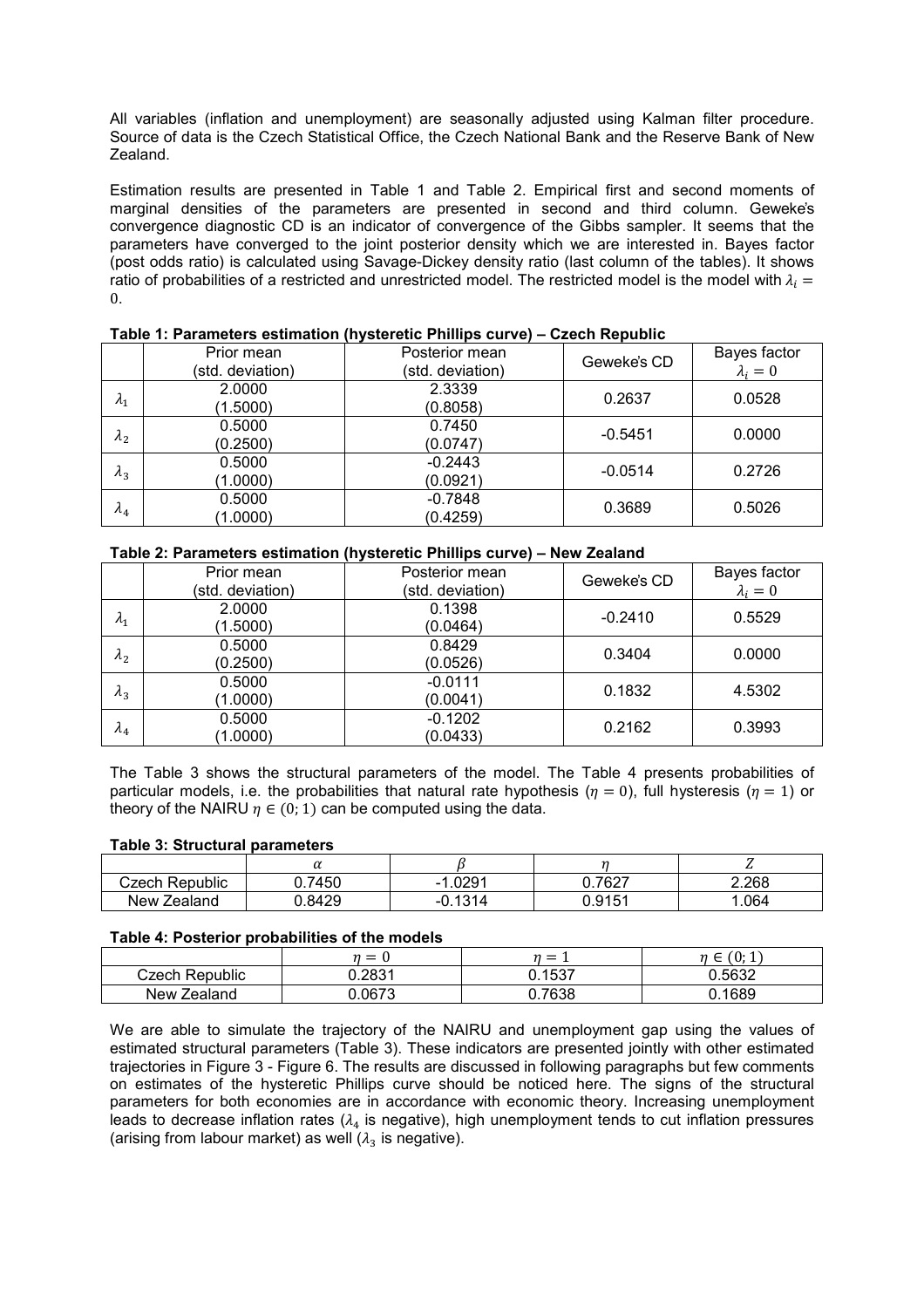The value of parameter  $\eta$  in model for Czech economy suggests that there is hysteresis in unemployment (but the extreme case of full hysteresis has probability only 15 %). An appropriate demand-oriented economic policy may cut down unemployment rate in the long run leaving inflation rate unchanged. Relatively high value of estimated parameter  $\alpha$  indicates strong adaptivity in inflation expectations. This may imply high confidence in inflation targeting and in the credibility of the Czech National Bank.

Estimates of hysteretic Phillips curve in the case of the New Zealand economy shows that the probability of full hysteresis is 76%. This suggests that decelerating unemployment in the 1990s was not accompanied by accelerating inflation. But, how plausible are the estimation results of the simple Phillips curve? Our first suggestions about hysteretic patterns of the New Zealand unemployment (as well of the Czech unemployment) will be verified in our second (non-hysteretic) model. In the case of the New Zealand economy, the consequences of the traditional hysteresis hypothesis do not seem to be valid. Lowering unemployment is more probably the result of structural changes on the New Zealand labor market than the success of the expansionary demand policy. Accompanied low and stable inflation was achieved by effective inflation targeting. This may be seen in the high value of the parameter  $\alpha$  which measures the confidence in consistent monetary policy.

## **4 Dynamic macroeconomic model**

This section presents a multi-equation dynamic (monetary) macroeconomic model of the open economy with rational expectations. There are not any explicit assumptions about possible hysteretic patterns of the unemployment in the economy. It is an equilibrium model which connects output dynamic, unemployment dynamics and inflation dynamics. The variables of NAIRU and potential output are modelled as unobserved states of the economic system in this model (or better said, in the model identification).

## **4.1 Basic model**

The model concept is based on approach proposed by Laxton and Scott [14]. It consists of system of reduced causal equations which we will briefly describe.

## **(L1) Output gap definition**

$$
ygap_t = 100 * (gdp_t - \overline{gdp_t})
$$

The first equation is the definition of output gap. It corresponds to difference between logs of gross domestic product ( $gdp_t$ ) and potential output ( $\overline{gdp_t}$ ). Output gap is measured as percentage deviation of actual output from the potential output.

## **(L2) Output gap dynamics**

 $ygap_t = \alpha_1 ygap_{t-1} - \alpha_2 rgap_{t-1} - \alpha_3 zgap_{t-1} + \epsilon_t^{ygap}$ 

 This equation implies relation between actual output gap and its lagged value. Output gap is also influenced by the lagged real interest rate  $(rgap_{t-1})$  and the real exchange rate  $(zgap_{t-1})$ . Both of them are measured as deviations from their equilibrium values. There are negative signs before parameters, so we expect positive values of the estimated parameters in all equations. Positive deviations of the real interest rate and of the real exchange rate decrease the output gap. Variable  $\epsilon_t^{ygap}$  denotes the shock to output gap.

## **(L3) Unemployment gap definition**

$$
ugap_t = u_t - \bar{u}_t
$$

 $ugap_t = u_t - \overline{u}_t$ <br>Unemployment gap is defined as deviation of actual unemployment  $(u_t)$  from its equilibrium  $(\overline{u}_t)$ represented by NAIRU. The unemployment gap is therefore measured in percentage points.

## **(L4) Stochastic process of potential output**

$$
\overline{gdp}_t = \gamma_t + \overline{gdp}_{t-1} + \epsilon_t^{\overline{gdp}} \n\gamma_t = \beta \gamma^{ss} + (1 - \beta)\gamma_{t-1} + \epsilon_t^{\gamma}
$$

 $\gamma_t = \beta \gamma^{ss} + (1 - \beta) \gamma_{t-1} + \epsilon_t^{\gamma}$ <br>Unobserved potential output is modelled as random walk with drift. This specification assumes that there is shock ( $\epsilon_t^{\overline{gdp}}$ ), directly affecting the level of potential output each time period. In addition, there is persistent deviation in the growth rate of potential output  $(\gamma_t)$  from a constant steady-state growth rate  $(\gamma^{ss})$ .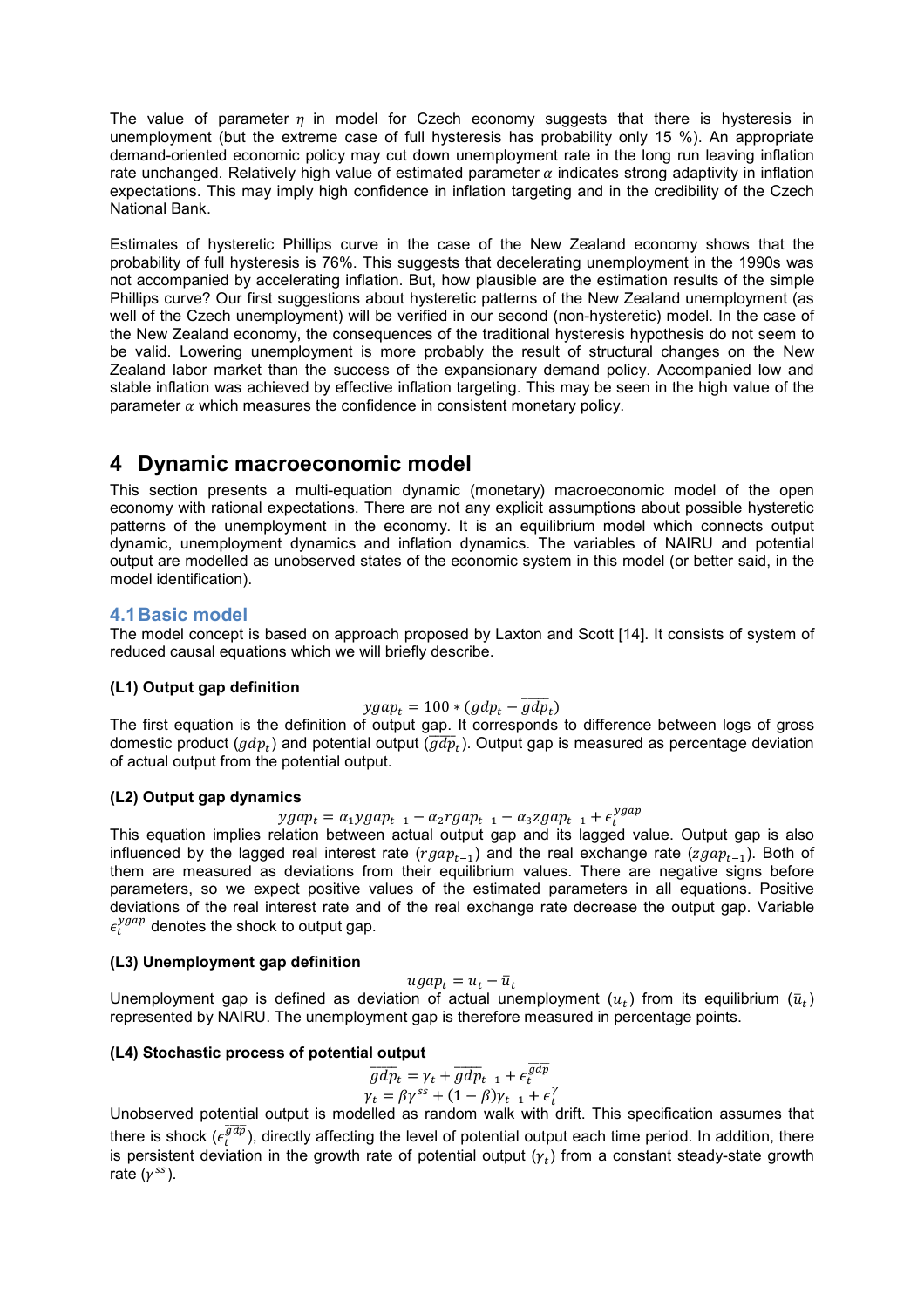### **(L5) Stochastic process of the NAIRU**

 $\bar{u}_t = \bar{u}_{t-1} + \epsilon_t^{\bar{u}}$ 

 This equation is a stochastic process for the NAIRU. This equilibrium unemployment is modeled as random walk. This assumption is very useful and reasonable for identification of unobserved variables.

#### **(L6) Unemployment gap dynamics**

 $ugap_t = -\phi_1 ygap_t + \phi_2 ugap_{t-1} + \epsilon_t^{ugap}$ 

 This equation is a dynamic Okun's law which relates output gap and unemployment gap. Increase in the output gap should lead to decrease in unemployment gap. Possible persistence and exogenous shock are represented by lagged unemployment and by the shock  $\epsilon_t^{ugap}$  respectively.

### **(L7) Inflation equation (Phillips curve)**

 $\pi_t = \delta_1 \pi_t^m + \delta_2 E_t \pi_{t+4} + (1 - \delta_1 - \delta_2) \pi_{t-1} - \delta_4 u g a p_t - \delta_5 \Delta u g a p_t + \epsilon_t^{\pi}$ 

The last equation is a standard open-economy inflation equation. In this equation year-on-year inflation depends on import price inflation  $(\pi_t^m)$ , expectations of inflation over the next year and on the unemployment gap and its change (pressures from labour market). Thus, the model is backwardlooking and forward-looking as well.

For estimation purposes, stochastic AR(1) processes for real interest rate gap, real exchange rate gap and import price inflation are added to system equations:

$$
rgap_t = r \cdot rgap_{t-1} + \epsilon_t^{rgap}
$$
  

$$
zgap_t = z \cdot zgap_{t-1} + \epsilon_t^{zgap}
$$
  

$$
\pi_t^m = p \cdot \pi_{t-1}^m + \epsilon_t^{\pi^m}
$$

### **4.2 Estimation techniques**

Due to unobservable variables in the model, we need to use filtration techniques. Model parameters and the trajectories of unobservable states are estimated using Dynare toolbox for Matlab. Dynare is a powerful tool which use techniques of Bayesian inference, in particular Random Walk Metropolis-Hastings algorithm (see Koop [13] for details). Unobservable states (including shocks) are filtered and smoothed by implemented Kalman filter. The model is taken as dynamic stochastic general equilibrium model (DSGE). This allows us to solve rational expectations occurred in the model. In addition, model parameters and the NAIRU and potential output are estimated (filtered and smoothed) separately by extended Kalman filter for the case of the Czech Republic. Estimates parameters and trajectories are presented in the tables and figures below.

### **4.3 Estimation results**

We use quarterly seasonally adjusted macroeconomic data of the Czech economy (from the first quarter 1996 to the third quarter 2007) and of the New Zealand economy (from the last quarter 1990 to the third quarter 2007). Observable variables are year-on-year inflation, unemployment rate, real output (in logarithms), import price inflation (excluding oil prices) and the gaps of the real interest rate and the real exchange rate. The gaps are obtained using Hodrick-Prescott filter (see Hodrick and Prescott [12]).

Table 5 - Table 8 present estimation results of model parameters and standard deviations of shocks. Prior and posterior means, standard deviations and prior densities as well as highest posterior density intervals (HPDIs, similar to confidence intervals in classical statistics) are showed in the tables. The signs of the parameters are in accordance with economic theory.

In the case of the Czech economy, the posterior results are not sensitive to prior hyperparameters. This is not the case of New Zealand. For this economy we present three estimations which differ in the values of prior shocks. Prior information about deep parameters is the same in all cases. The resulting parameter values and trajectories of unobserved variables correspond to three patterns of the economy (or equilibrium unemployment): economy with hysteresis, economy matching NRH and the economy with time-varying NAIRU. To decide which results are "the best" (the best fit of the data), we can use the estimates of the log-likelihood. This quantity is equivalent to the Bayesian marginal likelihood of the model and may be used to model comparison.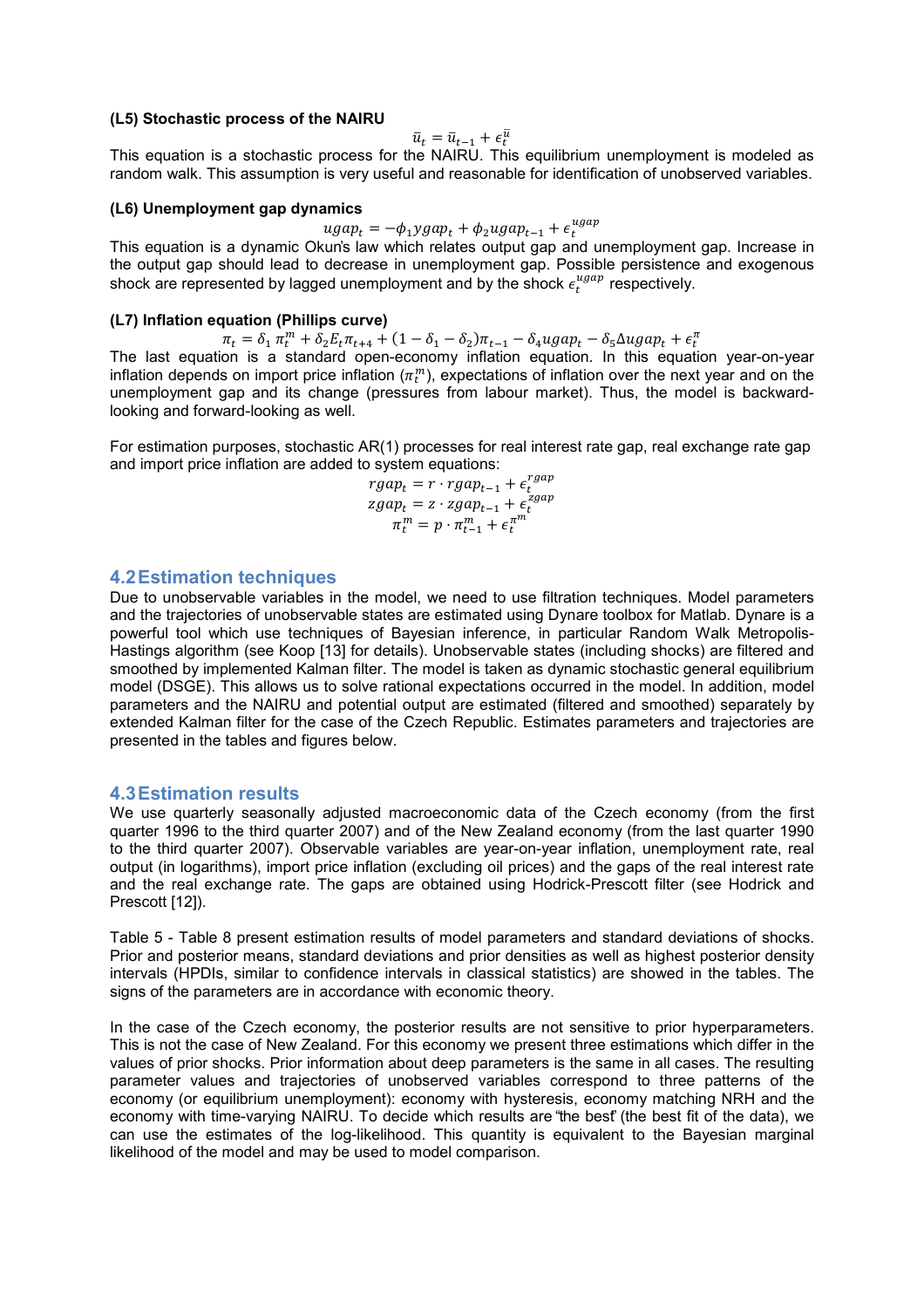| Parameter                   | Prior mean | Posterior mean |        | <b>HPDIS</b>                      | Prior density | Prior std. deviations |
|-----------------------------|------------|----------------|--------|-----------------------------------|---------------|-----------------------|
| $\alpha_1$                  | 0.400      | 0.6499         | 0.5277 | 0.8032                            | Beta          | 0.1000                |
| $\alpha_{2}$                | 0.200      | 0.1763         | 0.0578 | 0.3084                            | Beta          | 0.1000                |
| $\alpha_3$                  | 0.150      | 0.1507         | 0.0437 | 0.2796                            | Normal        | 0.3000                |
| β                           | 0.800      | 0.8178         | 0.6792 | 0.9526                            | Beta          | 0.1000                |
| $\phi_1$                    | 0.200      | 0.1615         | 0.0666 | 0.2448                            | Beta          | 0.1000                |
| $\phi_2$                    | 0.850      | 0.9795         | 0.9613 | 0.9993                            | Beta          | 0.1000                |
| $\delta_1$                  | 0.200      | 0.0847         | 0.0553 | 0.1223                            | Beta          | 0.1000                |
| $\delta_{2}$                | 0.300      | 0.1229         | 0.0632 | 0.1844                            | Beta          | 0.1000                |
| $\delta_4$                  | 0.500      | 0.0351         | 0.0001 | 0.0694                            | Normal        | 0.2000                |
| $\delta_5$                  | 0.500      | 0.4051         | 0.1221 | 0.7165                            | Normal        | 0.2000                |
|                             |            |                |        | Standard deviations of the shocks |               |                       |
| $\epsilon$ <sup>ygap</sup>  | 1.000      | 0.7181         | 0.3143 | 1.1675                            | Inv. Gamma    | 30.0000               |
| $\epsilon^{\overline{gdp}}$ | 0.500      | 0.0841         | 0.0664 | 0.1015                            | Inv. Gamma    | 30,0000               |
| $\epsilon^{\gamma}$         | 0.500      | 0.0842         | 0.0666 | 0.1027                            | Inv. Gamma    | 30,0000               |
| $\epsilon^{\bar{u}}$        | 0.500      | 0.1234         | 0.0867 | 0.1553                            | Inv. Gamma    | 30,0000               |
| $\epsilon^{ugap}$           | 0.500      | 0.1213         | 0.0862 | 0.1557                            | Inv. Gamma    | 30.0000               |
| $\epsilon^{\pi}$            | 0.500      | 0.6705         | 0.4768 | 0.7955                            | Inv. Gamma    | 30.0000               |

The values of estimated parameters  $\phi_1$  and  $\phi_2$  suggests that there is high persistence of unemployment gap in the Czech economy. The influence of the output gap is relatively weak. From this point of view, empirical validity of Okun's law is not confirmed in the Czech Republic. It is not surprising that high growth rates of the output in the last years (before 2008) had minimal influence on the decrease of the unemployment. Decreasing rate of unemployment since 2007 has been caused mostly by retirement of long run unemployed. This factor is not incorporated in the Okuns's law.

Estimated parameters in the inflation equation indicate similar dependence of the lagged inflation as hysteretic Phillips curve (in previous model) implies. Influence of the imported inflation is very small. That is amazing because openness of the Czech economy is quite large. Explanation may be seen in the long term appreciation of the Czech currency. Standard deviations of the shocks characterize variability of the related quantities. Output gap and inflation are the most variable of them.

| Parameter                   | Prior mean | Posterior<br>mean | <b>HPDIS</b>                      |        | Prior density | Prior std. deviations |
|-----------------------------|------------|-------------------|-----------------------------------|--------|---------------|-----------------------|
| $\alpha_1$                  | 0.700      | 0.6493            | 0.5075                            | 0.7984 | <b>Beta</b>   | 0.1000                |
| $\alpha_{2}$                | 0.200      | 0.2074            | 0.0948                            | 0.3020 | <b>Beta</b>   | 0.1000                |
| $\alpha_3$                  | 0.200      | 0.0194            | 0.0064                            | 0.0321 | <b>Beta</b>   | 0.1000                |
| ß                           | 0.200      | 0.3184            | 0.1459                            | 0.5027 | <b>Beta</b>   | 0.1000                |
| $\phi_1$                    | 0.300      | 0.2851            | 0.1568                            | 0.4070 | Beta          | 0.1000                |
| $\phi_2$                    | 0.800      | 0.7607            | 0.6282                            | 0.8961 | <b>Beta</b>   | 0.1000                |
| $\delta_1$                  | 0.200      | 0.0214            | 0.0111                            | 0.0317 | <b>Beta</b>   | 0.1000                |
| $\delta_2$                  | 0.200      | 0.0874            | 0.0455                            | 0.1288 | <b>Beta</b>   | 0.1000                |
| $\delta_4$                  | 0.500      | 0.5769            | 0.4128                            | 0.7406 | Normal        | 0.1000                |
| $\delta_5$                  | 0.500      | 0.6106            | 0.4554                            | 0.7719 | Normal        | 0.1000                |
|                             |            |                   | Standard deviations of the shocks |        |               |                       |
| $\epsilon^{ygap}$           | 0.200      | 0.2780            | 0.1337                            | 0.4130 | Inv. Gamma    | 30.0000               |
| $\epsilon^{\overline{gdp}}$ | 0.200      | 0.0265            | 0.0235                            | 0.0293 | Inv. Gamma    | 30,0000               |
| $\epsilon^{\gamma}$         | 0.100      | 0.0178            | 0.0138                            | 0.0214 | Inv. Gamma    | 30.0000               |
| $\epsilon^{\bar{u}}$        | 0.200      | 0.2316            | 0.1926                            | 0.2689 | Inv. Gamma    | 30.0000               |
| $\epsilon^{ugap}$           | 0.200      | 0.0637            | 0.0417                            | 0.0862 | Inv. Gamma    | 30.0000               |
| $\epsilon^{\pi}$            | 0.300      | 0.1019            | 0.0652                            | 0.1360 | Inv. Gamma    | 30.0000               |

### **Table 6: Parameters estimation (dynamic model - hysteresis) – New Zealand**

Log data density is -259.085031.

Table 6 - Table 8 present estimations of the model parameters for the New Zealand economy. The obtained results have been very sensitive to prior information. We set the same prior density of the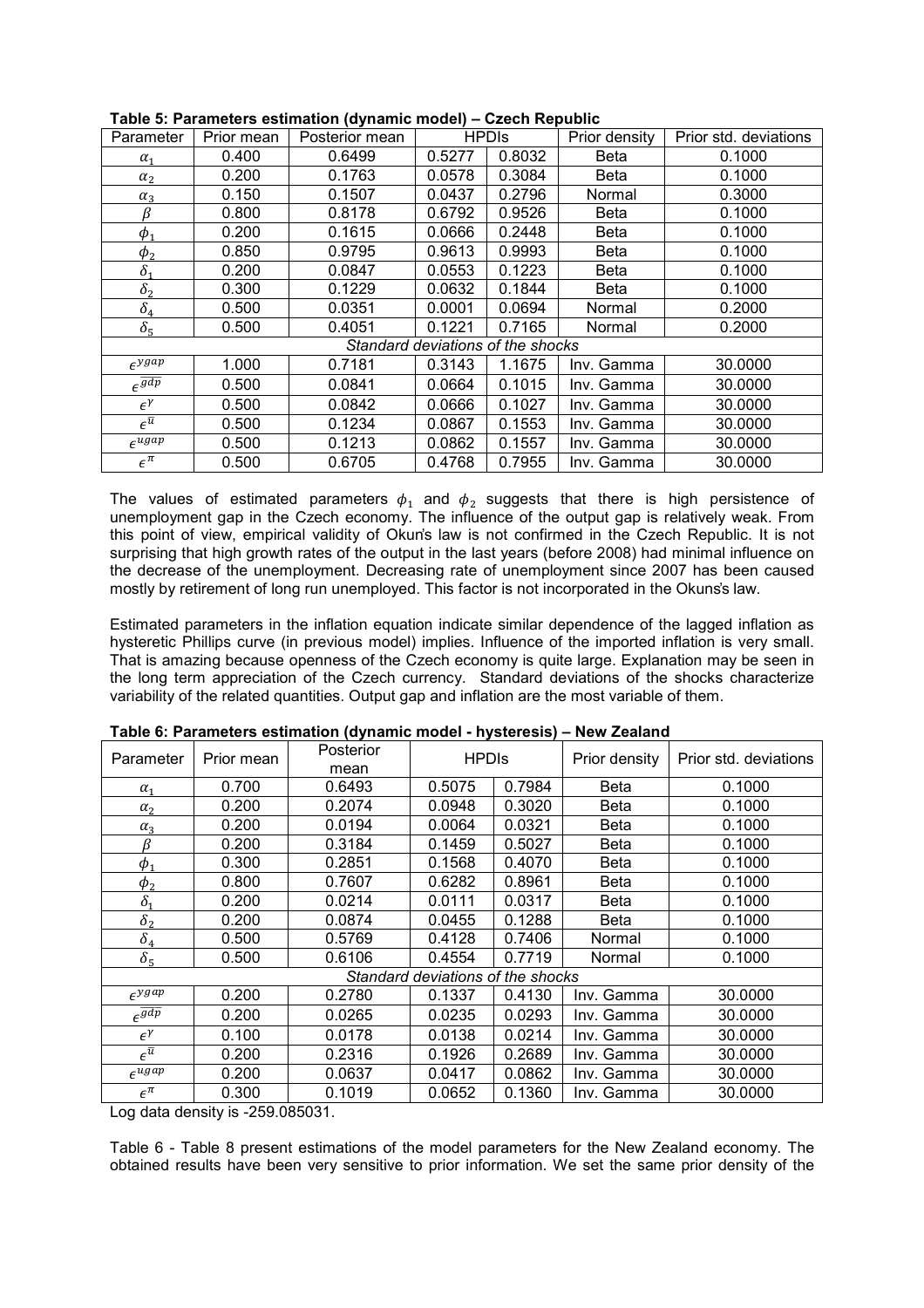deep parameters. Priors of the standard deviations of the shocks were set differently for three specifications.

We have obtained three sets of model parameters which may be assigned to three patterns of the equilibrium unemployment in the economy. Table 6 corresponds to the hysteretic case, Table 7 describes economy which is in accordance with theory of NAIRU and Table 8 reflects natural rate hypothesis. Corresponding trajectories of the unobserved equilibrium unemployment (see Figure 4) reveals the adequacy of this notation. The trajectory denoted as "Laxton-Hysteresis" (dash line) is very similar to the path of equilibrium unemployment obtained from hysteretic model ("Gordon-Hysteresis"). The dot-and-dashed line "Laxton-NRH" is in accordance with the natural rate hypothesis, i.e. equilibrium unemployment is constant in time. Time-variant NAIRU is described by dashed line with circles ("Laxton-NAIRU").

| Parameter                   | Prior mean | Posterior | <b>HPDIS</b>                      |        | Prior density | Prior std. deviations |
|-----------------------------|------------|-----------|-----------------------------------|--------|---------------|-----------------------|
|                             |            | mean      |                                   |        |               |                       |
| $\alpha_1$                  | 0.700      | 0.7954    | 0.6676                            | 0.8977 | <b>Beta</b>   | 0.1000                |
| $\alpha_{2}$                | 0.200      | 0.1887    | 0.0913                            | 0.3020 | <b>Beta</b>   | 0.1000                |
| $\alpha_3$                  | 0.200      | 0.0132    | 0.0028                            | 0.0224 | <b>Beta</b>   | 0.1000                |
| β                           | 0.200      | 0.2901    | 0.1261                            | 0.4631 | Beta          | 0.1000                |
| $\phi_1$                    | 0.200      | 0.2800    | 0.1464                            | 0.4104 | Beta          | 0.1000                |
| $\phi_2$                    | 0.800      | 0.9119    | 0.8860                            | 0.9749 | Beta          | 0.1000                |
| $\delta_1$                  | 0.200      | 0.0123    | 0.0048                            | 0.0202 | Beta          | 0.1000                |
| $\delta_2$                  | 0.200      | 0.0750    | 0.0277                            | 0.1228 | Beta          | 0.1000                |
| $\delta_4$                  | 0.500      | 0.0624    | 0.0116                            | 0.1137 | Normal        | 0.3000                |
| $\delta_5$                  | 0.500      | 0.9623    | 0.4050                            | 1.4704 | Normal        | 0.3000                |
|                             |            |           | Standard deviations of the shocks |        |               |                       |
| $\epsilon^{ygap}$           | 0.100      | 0.2090    | 0.0358                            | 0.3154 | Inv. Gamma    | 30.0000               |
| $\overline{\epsilon^{gdp}}$ | 0.100      | 0.0150    | 0.0122                            | 0.0175 | Inv. Gamma    | 30,0000               |
| $\epsilon^{\gamma}$         | 0.100      | 0.0153    | 0.0126                            | 0.0179 | Inv. Gamma    | 30.0000               |
| $\epsilon^{\bar{u}}$        | 0.300      | 0.1278    | 0.0652                            | 0.1792 | Inv. Gamma    | 30,0000               |
| $\epsilon^{ugap}$           | 0.200      | 0.0598    | 0.0392                            | 0.0812 | Inv. Gamma    | 30,0000               |
| $\epsilon^{\pi}$            | 0.200      | 0.1887    | 0.0759                            | 0.2669 | Inv. Gamma    | 30.0000               |

**Table 7: Parameters estimation (dynamic model - NAIRU) – New Zealand** 

Log data density is -225.351166.

## **Table 8: Parameters estimation (dynamic model - NRH) – New Zealand**

| Parameter                  | Prior mean | Posterior mean                    |        | <b>HPDIS</b> | Prior density | Prior std. deviations |
|----------------------------|------------|-----------------------------------|--------|--------------|---------------|-----------------------|
| $\alpha_1$                 | 0.700      | 0.7966                            | 0.6942 | 0.9134       | Beta          | 0.1000                |
| $\alpha_{2}$               | 0.200      | 0.1724                            | 0.0752 | 0.2647       | Beta          | 0.1000                |
| $\alpha_3$                 | 0.200      | 0.0105                            | 0.0016 | 0.0177       | Beta          | 0.1000                |
| β                          | 0.200      | 0.3273                            | 0.1408 | 0.4956       | Beta          | 0.1000                |
| $\phi_1$                   | 0.300      | 0.2659                            | 0.1414 | 0.3896       | <b>Beta</b>   | 0.1000                |
| $\phi_2$                   | 0.800      | 0.9295                            | 0.8724 | 0.9745       | <b>Beta</b>   | 0.1000                |
| $\delta_1$                 | 0.200      | 0.0107                            | 0.0045 | 0.0168       | Beta          | 0.1000                |
| $\delta_2$                 | 0.200      | 0.0764                            | 0.0274 | 0.1291       | Beta          | 0.1000                |
| $\delta_4$                 | 0.500      | 0.0322                            | 0.0107 | 0.0536       | Normal        | 0.3000                |
| $\delta_{5}$               | 0.500      | 0.6620                            | 0.3243 | 0.9728       | Normal        | 0.3000                |
|                            |            | Standard deviations of the shocks |        |              |               |                       |
| $\epsilon$ <sup>ygap</sup> | 0.100      | 0.2787                            | 0.0830 | 0.4574       | Inv. Gamma    | 30.0000               |
| $\sqrt{\frac{gdp}{}}$      | 0.200      | 0.0265                            | 0.0235 | 0.0295       | Inv. Gamma    | 30,0000               |
| $\epsilon^{\gamma}$        | 0.100      | 0.0177                            | 0.0141 | 0.0210       | Inv. Gamma    | 30.0000               |
| $\epsilon^{\bar{u}}$       | 0.200      | 0.0799                            | 0.0450 | 0.1227       | Inv. Gamma    | 30.0000               |
| $\epsilon^{ugap}$          | 0.200      | 0.0608                            | 0.0423 | 0.0791       | Inv. Gamma    | 30.0000               |
| $\epsilon^{\pi}$           | 0.400      | 0.2441                            | 0.1963 | 0.2905       | Inv. Gamma    | 30,0000               |

Log data density is -247.011838.

We use the values of the "Log data densities" (marginal likelihood of the models) to determine which model fit the data best. It is possible to compare this density values because the same prior for the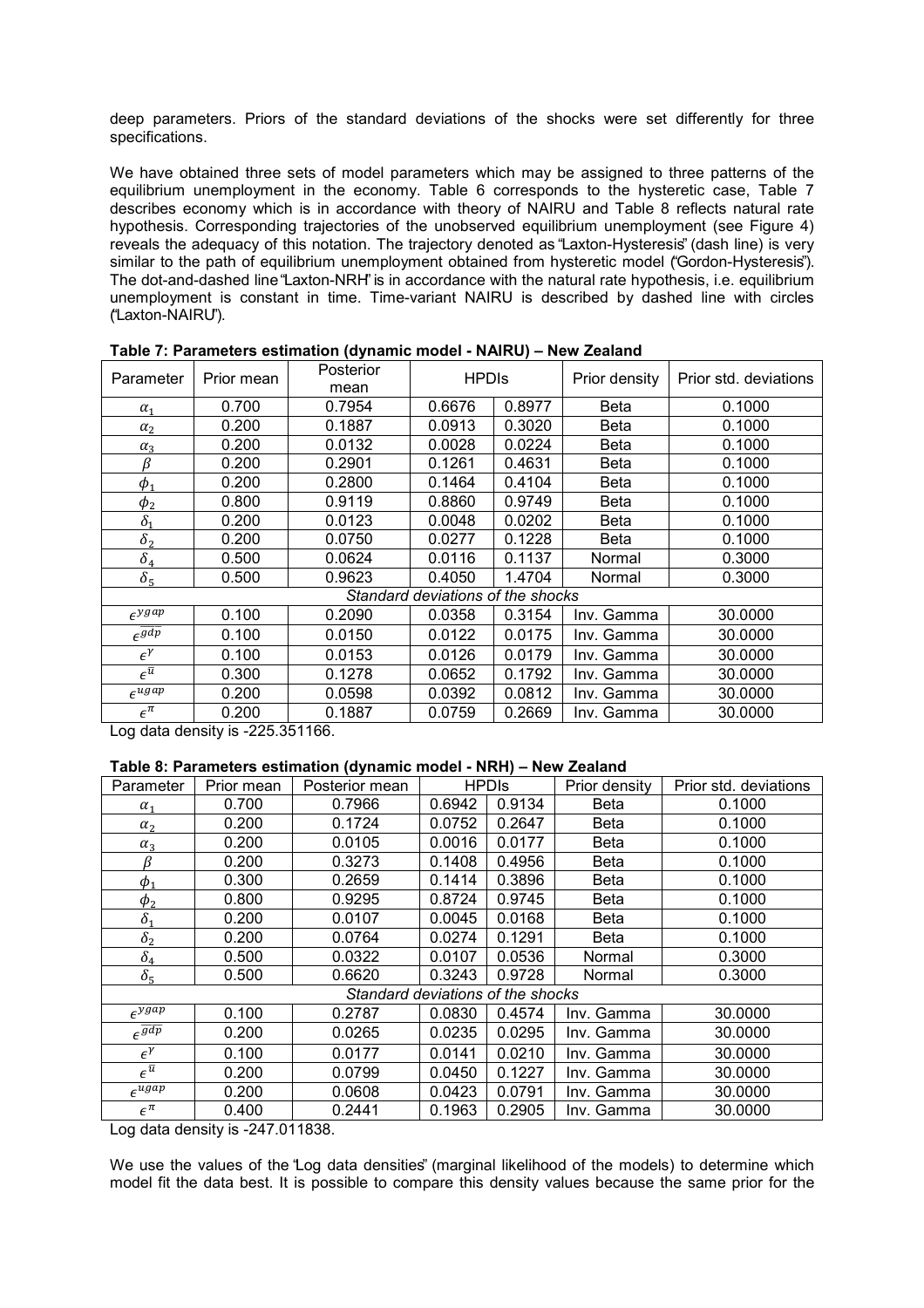structural parameters were chosen. It is clear, that the "NAIRU model" is the best one. There is relative low persistence of the unemployment gap (parameter  $\phi_2$ ) in the "Hysteresis case" The value of the parameters of unemployment gap  $(\delta_4)$  and of the difference in unemployment gap  $(\delta_5)$  is the same in the Phillips curve equation (but estimated unemployment gap has minimal volatility–see Figure 6). The persistence of the unemployment gaps is significantly lower in all cases in comparison to the estimation results of the model of the Czech economy.

Variability of the shocks affecting the output gap and inflation is high in the Czech economy in comparison with the New Zealand economy. That corresponds to the transition process of the Czech Republic in the 1990s and to the accompanied structural changes of the economy. Higher persistence in the trend growth rate (of the potential output) of the New Zealand denotes stability of this economy in the last 18 years.

When we compare the values of parameters  $\delta_2$ , we can see that the role of rational expectations (expected inflation) is more remarkable in the Czech economy. This may suggest that inflation targeting is more successful in New Zealand where the influence of past inflation is significantly larger.

## **5 Two small open economies – comparison**

In this section, estimates of trajectories of the NAIRU (unemployment gap) and potential output (output gap) are discussed. Estimates made by Hodrick-Prescott (HP) filter are added to the set of our alternative estimates. This estimate may serve as a benchmark.

We can see in all figures that estimated paths of NAIRU (unemployment gap) and output gap differ in levels (the difference amounts to 2 percentage points). However, dynamics of these unobserved states are very similar. All estimates imply similar changes and turning points. This conclusion is similar to the one made by Scott [20]. His estimations of output gap have been generally in accordance with the historical profile of the output gap.

All estimates of the output gap perfectly illustrate the periods of economic recessions in the Czech Republic with beginning in the year 1997 and 2002. The Czech economy has been characterized by significantly higher growth rates of the output in the last two years. Figure 1 suggests that these growth rates are unsustainable when we use estimates of Laxton model by Kalman filter. Economy should be 2.5 % above the potential output in 2007. The results must be taken with reservations because Kalman filter is very sensitive to the choice of initial conditions. We obtain similar results using HP filter. HP filter has been used with usual parameter  $\lambda = 1600$  (for quarterly data) which can also influence the results. We prefer the estimates of Laxton model using Dynare toolbox. These estimates reflect that the real output in the Czech Republic is little above the potential output during last two years. Actual growth rates of 5% (approximately) are consistent with the economic potential of the Czech economy. The economic growth is sustainable.

Estimations of the output gap for the New Zealand show that the cyclical behaviour of the economy is very mild. There were no strong cyclical fluctuations. This may be the result of effective monetary policy in the last decade. Actual position of the economy seems to be at the potential. We use the outcomes of Laxton model in this evaluation.

As mentioned in the introduction, the level of the NAIRU determines the equilibrium unemployment (and resulting sustainable employment, i.e. sustainable utilization of the labour force). Alternative estimates of the NAIRU of the Czech economy are presented in Figure 3. Equilibrium unemployment has been increasing significantly since 1996. This may be connected with the transformation process and with structural changes in the economy. It must be pointed out that the trajectory of NAIRU in the framework of hysteretic Phillips curve (denoted as Gordon-hysteresis) is very similar to Laxton approach (Laxton-Dynare). It seems that hysteresis hypothesis play essential role in the description of unemployment pattern in the Czech economy. Monetary shock (or restriction) in 1997 negatively influenced low unemployment rates that prevailed before 1996. This shock has amplified structural changes in the economy. Inflation had been decelerating and unemployment rate grown. Since 2000, the inflation has been stabilised at relatively low rates but high and persistent unemployment as well as equilibrium unemployment prevailed (in accordance with hysteresis hypothesis).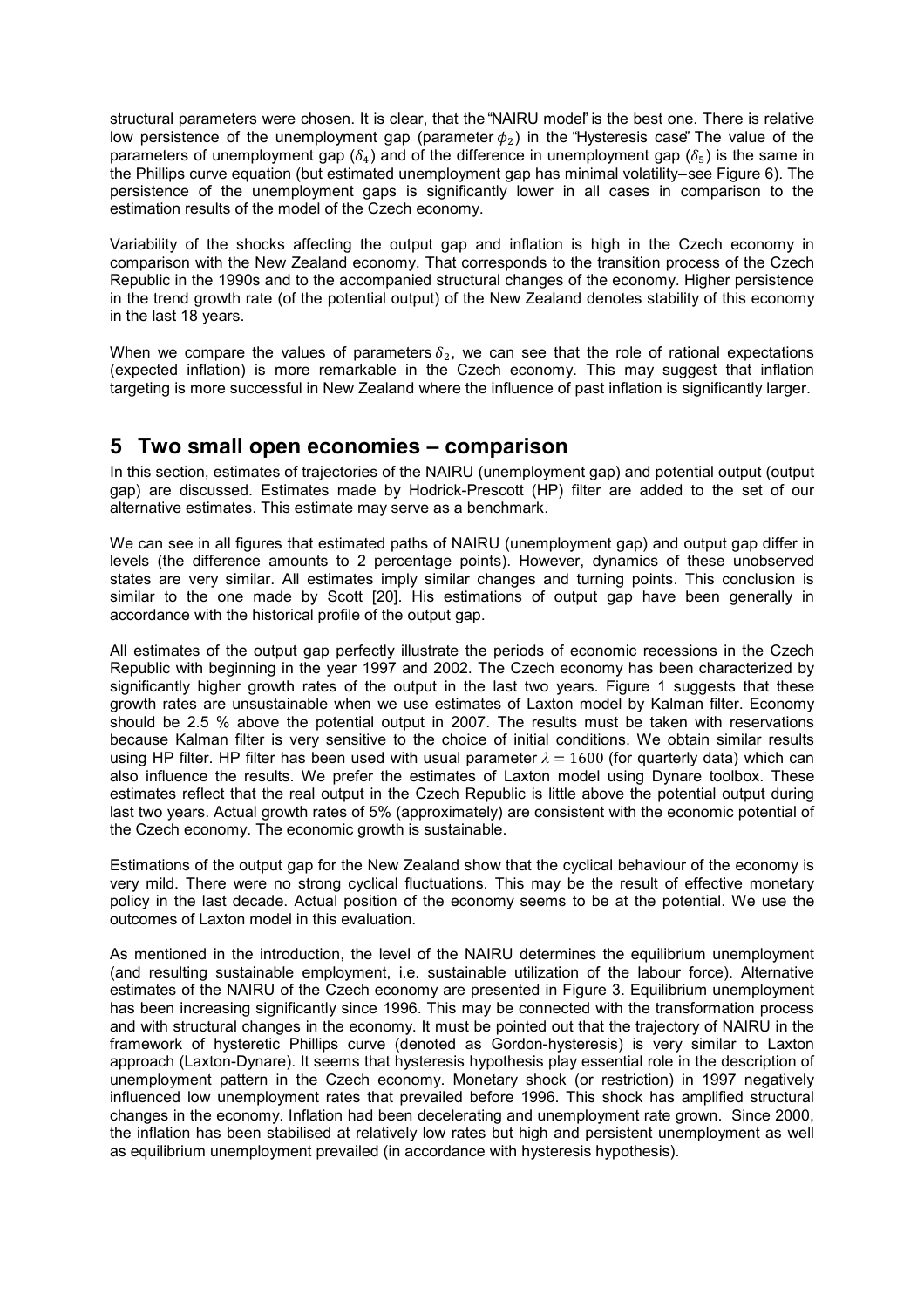There is a break in the trend of unemployment in 2005. One factor causing decreasing unemployment may be changes in methods of calculations of unemployment. More plausible explanation is connected with the demand-oriented government policy (including investment incentives and debt financing of the government spending). Unemployment has decreased and inflation has not accelerated. That is next reasoning of hysteresis effects in the Czech economy.

Output gap (see Figure 1) and unemployment gap (see Figure 5) in the Czech Republic in the last two years suggest that actual low unemployment is sustainable. Moderate (wage) inflation pressures resulting from negative unemployment gap are induced especially by lack of employees. Aged employees retire and the size of labour force is shrinking. This is a natural process not included in the framework of presented models.<sup>4</sup> Higher rate of decrease of the unemployment rate (compared with development of equilibrium unemployment) may be understand as a temporary shock which disappears in the near future.

The outcomes of identification of the model for the New Zealand economy reflect significantly decelerating unemployment gap. To justify this statement, we use the most probable "NAIRU model" denoted as "Laxton–NAIRU". We reject the validity of hysteretic models (in the simple model of the Phillips curve) because of low probability of this model in the Laxton framework. Simple hysteretic Phillips curve fails to reveal appropriate patterns of the New Zealand unemployment. This model is too simple to take into account inflation targeting which causes that the inflation is stable regardless of the movements in unemployment gap. It is true that the unemployment was lowered without negative inflation pressures but there were probably no traditional hysteresis mechanisms behind this decrease.

We can accept the crucial factors for lowering New Zealand unemployment described in Szeto and Guy [22]. These factors are consistent with the "structuralist view" and they include policy change in wage bargaining and benefit reforms.

Apel and Jansson [1] pointed out that models (or theories) explaining only potential output or only the NAIRU cannot provide adequate insights if there are important interactions between these two. The case of the New Zealand is a very good example.

The trajectories of output gap and unemployment gap show that the New Zealand economy is on its potential level. There are only little inflation pressures stemming from labor market because there is a negative unemployment gap. Thus, they are not a threat for a sustainable economic growth.

 $\overline{a}$ 

 $4$  Of course, the retirement age (or early retirement age) is given by parameters of pension system. These parameters are outcomes of political decision which may not be "natural". But this decision may be treated as social (optimal) consensus which justifies the term "natural process".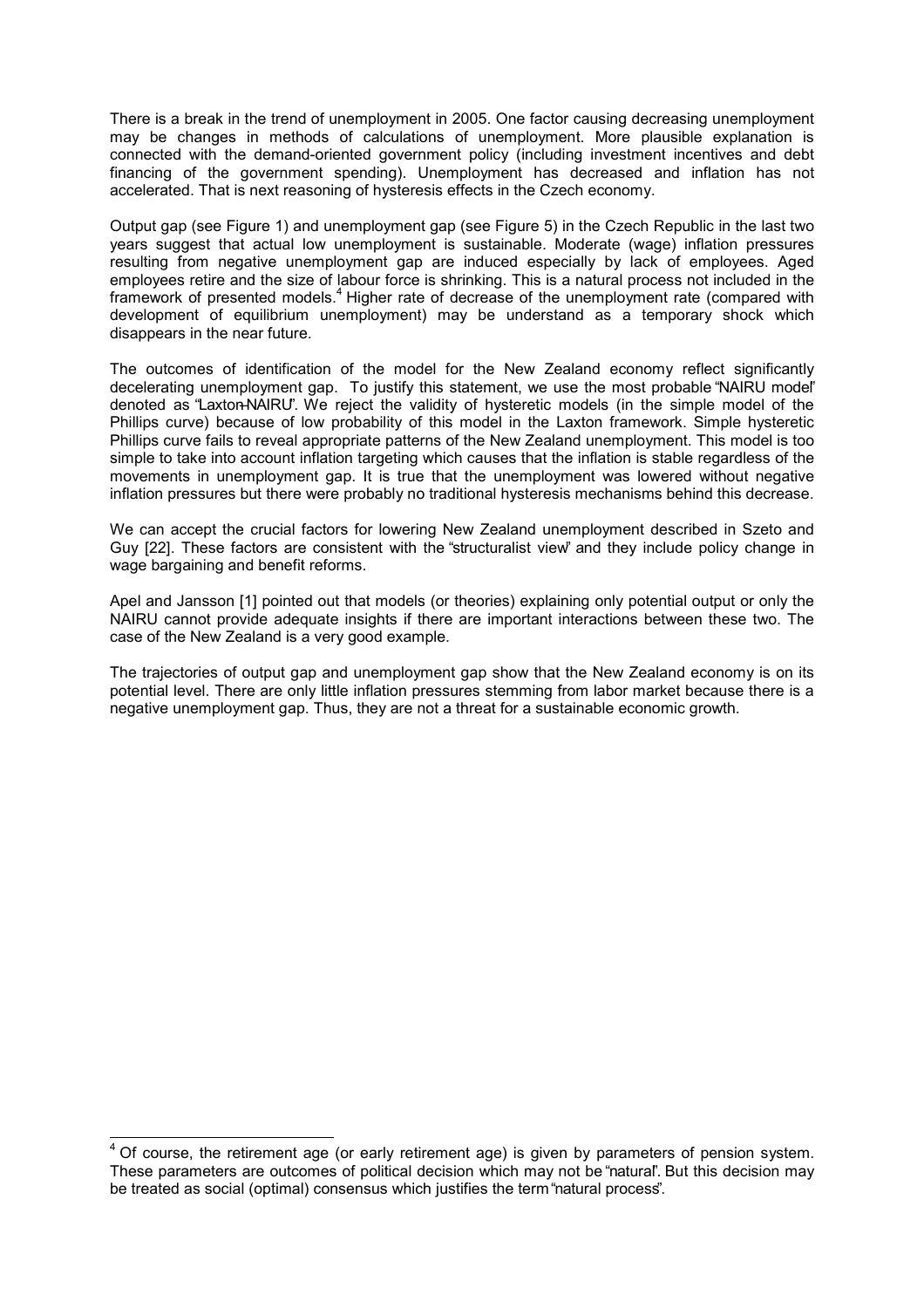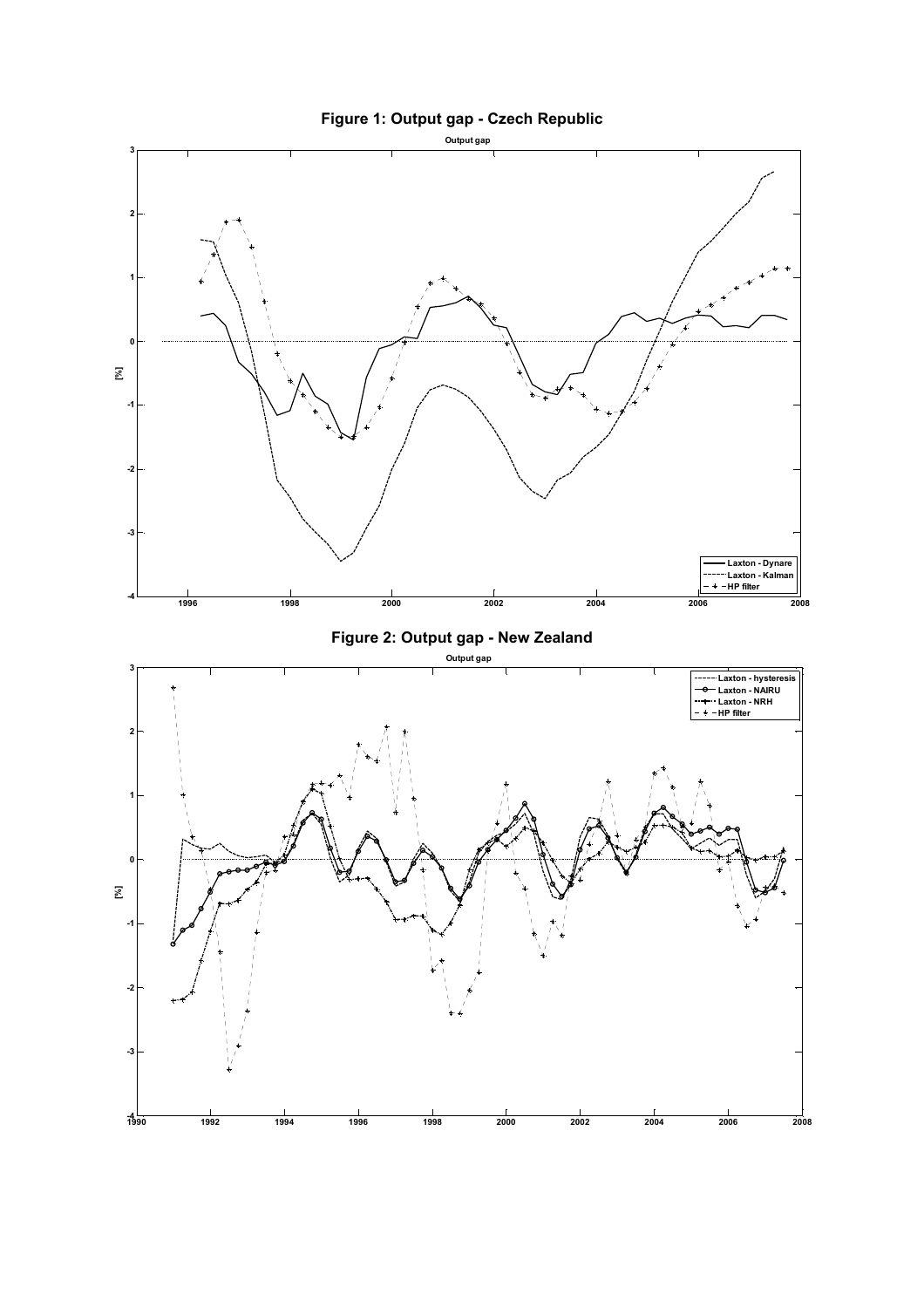

**Figure 4: NAIRU and unemployment – New Zealand** 



**Figure 3: NAIRU and unemployment - Czech Republic**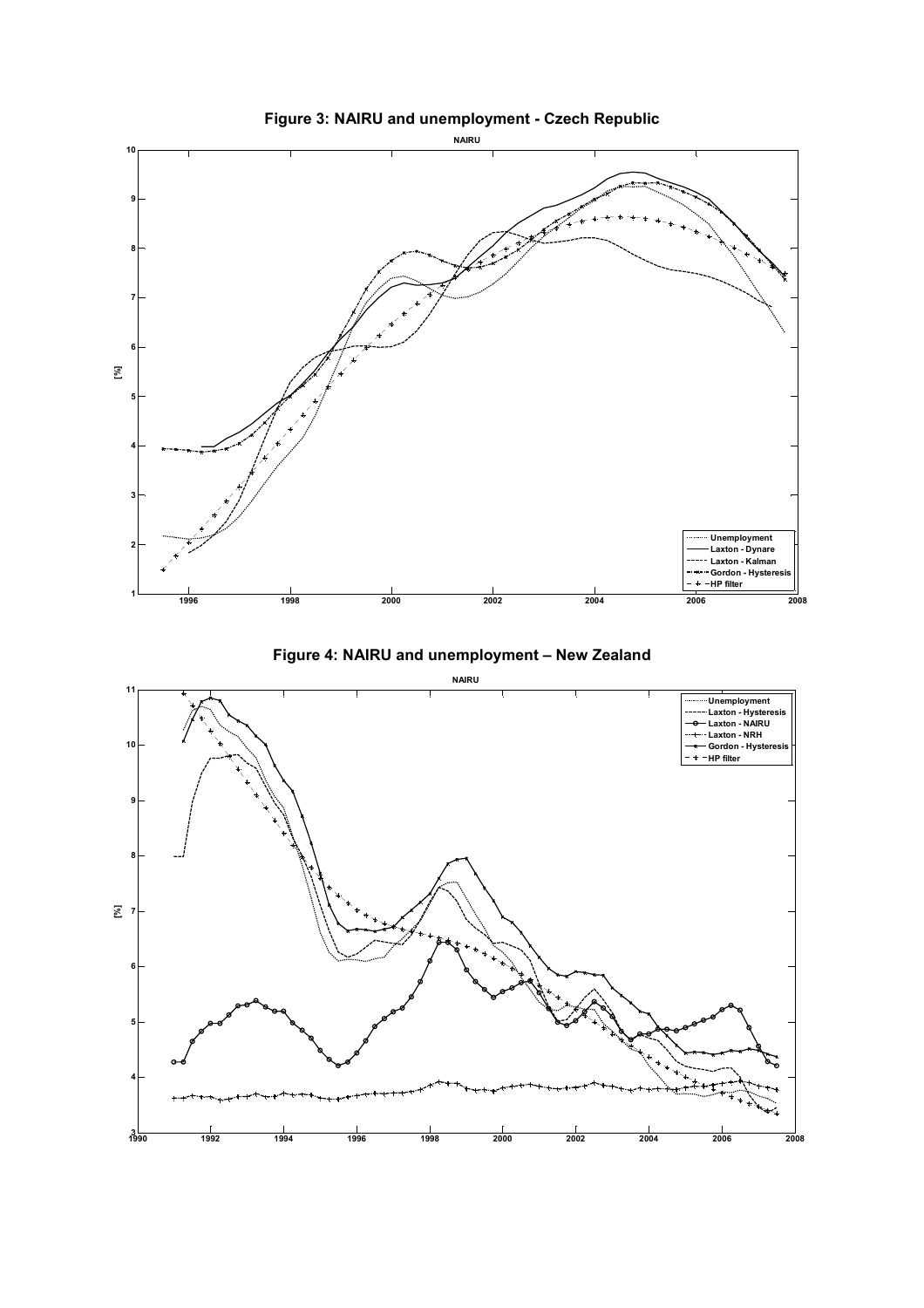

**Figure 5: Unemployment gap - Czech Republic**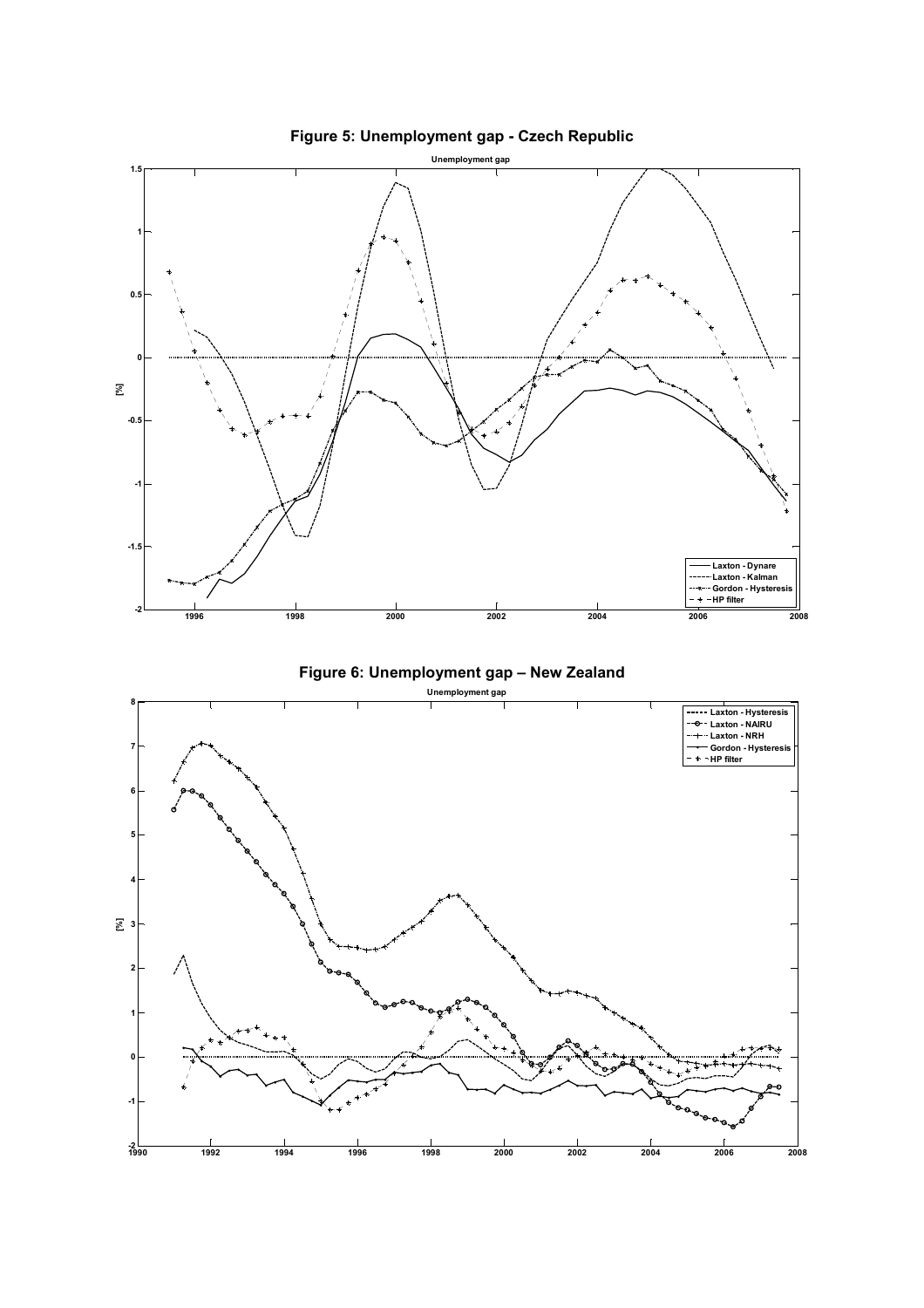# **6 Conclusion**

Bayesian estimates of equilibrium unemployment (NAIRU), unemployment gap and output gap imply that the present state of the Czech and New Zealand economy corresponds to the potential state. Output gap is relative small and unemployment gap does not mean that the labor market is the source of monetary instability. Actual high growth rates of GDP and decreasing unemployment rates are thus sustainable in the long run.

Moreover, the model estimates indicate hysteretic patterns of the Czech unemployment. The existence of hysteresis has therefore important implications for economic policy and its instruments because they can be efficient in the battle against unemployment in the long run. Because the hysteresis is identified in the Czech economy, we can accept that unemployment could be reduced (and probably has been reduced) by using expansionary policies without negative inflation consequences. The NAIRU is thus compatible with any level of unemployment as the hysteresis hypothesis suggests. The hysteresis may be permanent phenomenon in the economy.

On the other hand, the estimate of NAIRU based on simple Phillips curve framework is a false indicator of hysteresis hypothesis for the New Zealand unemployment. To prove hysteresis hypothesis (as in the case of the Czech Republic), a complex model is necessary. This model enables jointly estimation of the NAIRU and potential output. Estimated path of the NAIRU was very sensitive to specification of the prior parameters in this case. We estimated three sets of the paths which have been in accordance with the natural rate hypothesis (equilibrium unemployment is constant in time), hysteresis hypothesis (equilibrium unemployment follows the path of actual unemployment), and the theory of NAIRU (time-varying equilibrium unemployment). Bayesian inference allows us to decide that time-varying NAIRU is the most probable. This lowered the uncertainty related to NAIRU estimation. Most of the decrease in New Zealand unemployment was driven by structural factors compared to Czech experience with hysteresis mechanisms staying behind the decreasing unemployment rate in the last years.

Further research will be focused on identification of an extended dynamic model which includes equations for interest rate gap, real exchange rate gap and a monetary rule (as proposed by Berg et al. [2]). This kind of model may be more appropriate helpful for inflation targeting economies.

## **Acknowledgement**

This work was supported by MSMT project Research centers 1M0524, and funding of specific research at ESF MU. We would like to thank Miroslav Hlousek for his valuable assistance and suggestions.

## **References**

- [1] APEL, M., JANSSON, P. (1999) System estimates of potential output and the NAIRU, *Empirical Economics*, Vol. 24, 373-388
- [2] BERG, A., KARAM, P., LAXTON, D. (2006) Practical Model-Based Monetary Policy Analysis-A How-To Guide, IMF Working paper 06/81
- [3] BERGER, T., EVERAERT, G. (forthcoming) Unemployment Persistence and the NAIRU: A Bayesian Approach, *The Scottish Journal of Political Economy*
- [4] BJOERNLAND, H. C., BRUBAKK, L, JORE, A. S. (2005) The output gap in Norway a comparison of different methods, *Economic Bulletin*, 05Q2, 90-99
- [5] BLINDER, A. S. (1988) The Fall and Rise of Keynesian Economics. *The Economic Record*, Vol.64, No. 187, 287-294
- [6] CHANG, R. (1997) Is Low Unemployment Inflationary? Federal Reserve Bank of Atlanta, *Economic Review.*
- [7] ESPINOZA-VEGA, M. A., RUSSELL, S. (1997) History and Theory of the NAIRU: A Critical Review. *Economic Review*, Vol. 82, No. 2, 4-25.
- [8] FRIEDMAN, M. (1968) The Role of Monetary Policy. *The American Economic Review*, Vol. 58, No. 1, 1-17.
- [9] GORDON, R. J. (1989) Hysteresis in History: Was There Ever a Phillips Curve? *The American Economic Review*, Vol. 79, No.2, May, 220–225.